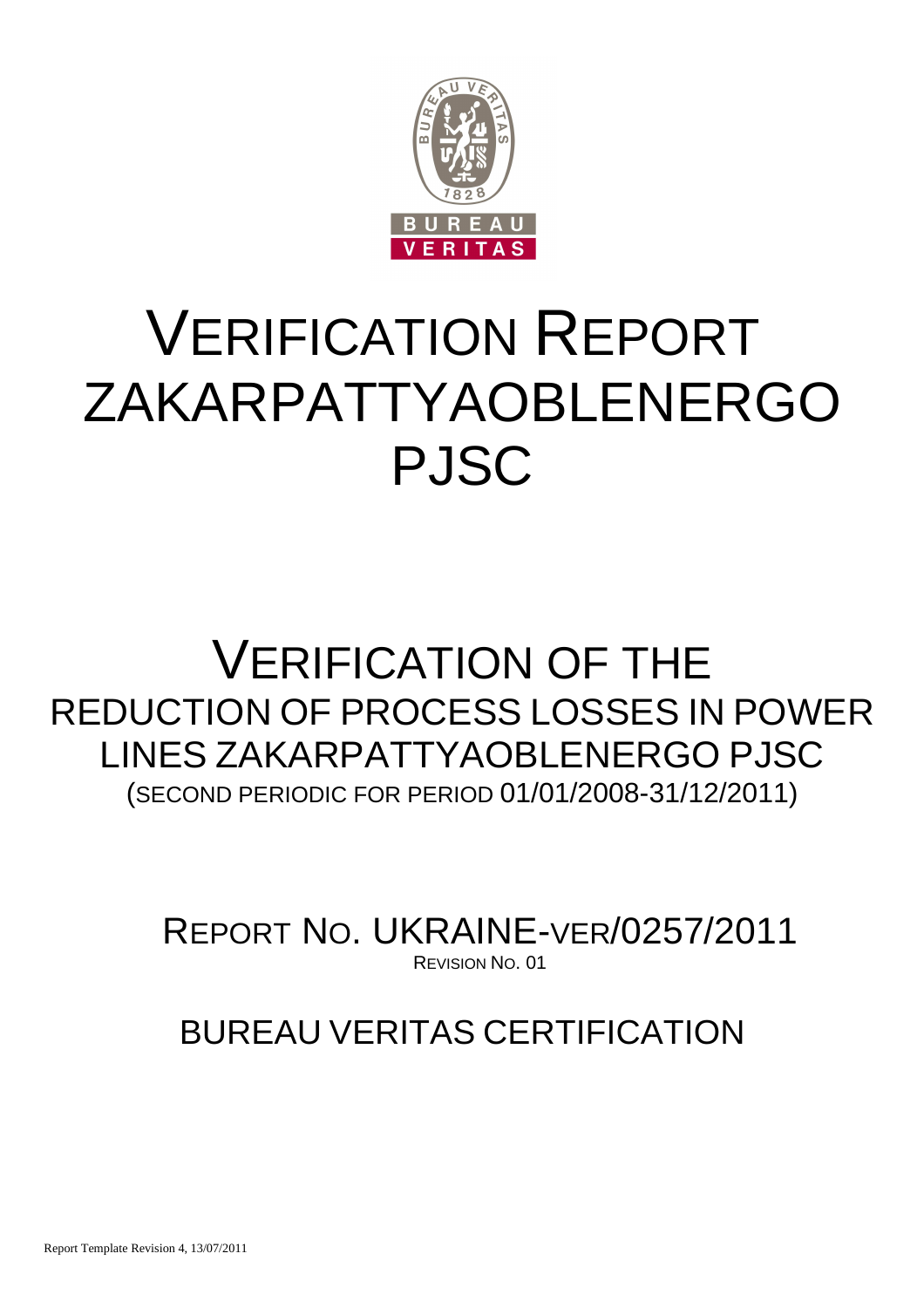#### Report No: UKRAINE-ver/0257/2011

#### VERIFICATION REPORT: REDUCTION OF PROCESS LOSSES IN POWER LINES ZAKARPATTYAOBLENERGO PJSC



| Date of first issue:<br>10/10/2011                                                                                                                                         | Organizational unit:<br><b>Bureau Veritas Certification</b><br><b>Holding SAS</b>                                                                                                                                                                                                                                                                                                                                                                                                                                                                                                                                                                                                                                                                                                                                                                                     |  |
|----------------------------------------------------------------------------------------------------------------------------------------------------------------------------|-----------------------------------------------------------------------------------------------------------------------------------------------------------------------------------------------------------------------------------------------------------------------------------------------------------------------------------------------------------------------------------------------------------------------------------------------------------------------------------------------------------------------------------------------------------------------------------------------------------------------------------------------------------------------------------------------------------------------------------------------------------------------------------------------------------------------------------------------------------------------|--|
| Client:<br>Zakarpattyaoblenergo PJSC                                                                                                                                       | Client ref.:<br>Vasyl Khodanych                                                                                                                                                                                                                                                                                                                                                                                                                                                                                                                                                                                                                                                                                                                                                                                                                                       |  |
| Summary:<br>Committee, as well as the host country criteria.                                                                                                               | Bureau Veritas Certification has made the second periodic verification of the «Reduction of Process Losses in<br>Power Lines Zakarpattyaoblenergo PJSC», project of Zakarpattyaoblenergo PJSC located in Zakarpattya<br>Region, Ukraine and use JI specific approach, on the basis of UNFCCC criteria for the JI, as well as criteria<br>given to provide for consistent project operations, monitoring and reporting. UNFCCC criteria refer to Article 6<br>of the Kyoto Protocol, the JI rules and modalities and the subsequent decisions by the JI Supervisory                                                                                                                                                                                                                                                                                                    |  |
|                                                                                                                                                                            | The verification scope is defined as a periodic independent review and ex post determination by the Accredited<br>Entity of the monitored reductions in GHG emissions during defined verification period, and consisted of the<br>following three phases: i) desk review of the monitoring report against project design and the baseline and<br>monitoring plan; ii) follow-up interviews with project stakeholders; iii) resolution of outstanding issues and the<br>issuance of the final verification report and opinion. The overall verification, from Contract Review to<br>Verification Report & Opinion, was conducted using Bureau Veritas Certification internal procedures.                                                                                                                                                                               |  |
| Actions Requests (CR, CAR and FAR), presented in Appendix A.                                                                                                               | The first output of the verification process is a list of Clarification, Corrective Actions Requests, Forward                                                                                                                                                                                                                                                                                                                                                                                                                                                                                                                                                                                                                                                                                                                                                         |  |
|                                                                                                                                                                            | In summary, Bureau Veritas Certification confirms that the project is implemented as planned and described in<br>approved project design documents. Installed equipment being essential for generating emission reduction<br>runs reliably and is calibrated appropriately. The monitoring system is in place and the project is generating<br>GHG emission reductions. The GHG emission reduction is calculated accurately and without material errors,<br>omissions, or misstatements, and the ERUs issued totalize 738001 tonnes of CO2 equivalent for the<br>monitoring period from 01/01/2008 to 31/12/2011 (185217 tonnes of CO2 equivalent for 01/01/2008-<br>31/12/2008, 181748 tonnes of CO2 equivalent for 01/01/2009-31/12/2009, 177638 tonnes of CO2 equivalent<br>for 01/01/2010-31/12/2010, 193398 tonnes of CO2 equivalent for 01/01/2011-31/12/2011). |  |
| Report No.:<br>Subject Group:<br>Ukraine-ver/0257/2011<br>JI                                                                                                               |                                                                                                                                                                                                                                                                                                                                                                                                                                                                                                                                                                                                                                                                                                                                                                                                                                                                       |  |
| Project title:<br>Reduction of Process Losses in Power Lines<br>Zakarpattyaoblenergo PJSC                                                                                  |                                                                                                                                                                                                                                                                                                                                                                                                                                                                                                                                                                                                                                                                                                                                                                                                                                                                       |  |
| Work carried out by:<br>Oleg Skoblyk - Team Leader, Lead Veriff<br>Vyacheslav Yeriomin - Team member, Verifier                                                             |                                                                                                                                                                                                                                                                                                                                                                                                                                                                                                                                                                                                                                                                                                                                                                                                                                                                       |  |
| Work reviewed by:<br>Ivan Sokolov - Internal Technical Reviewer<br>Daniil Ukhanov - Technical Specialist<br>Work approved by:<br>Ivan Sokolov - Operational Managering SAS | No distribution without permission from the<br>Client or responsible organizational unit<br>tion<br>Limited distribution                                                                                                                                                                                                                                                                                                                                                                                                                                                                                                                                                                                                                                                                                                                                              |  |
| Rev. No.:<br>Date of this revision:<br>Number of pages:<br>21/05/2012<br>01<br>34                                                                                          | Unrestricted distribution                                                                                                                                                                                                                                                                                                                                                                                                                                                                                                                                                                                                                                                                                                                                                                                                                                             |  |

1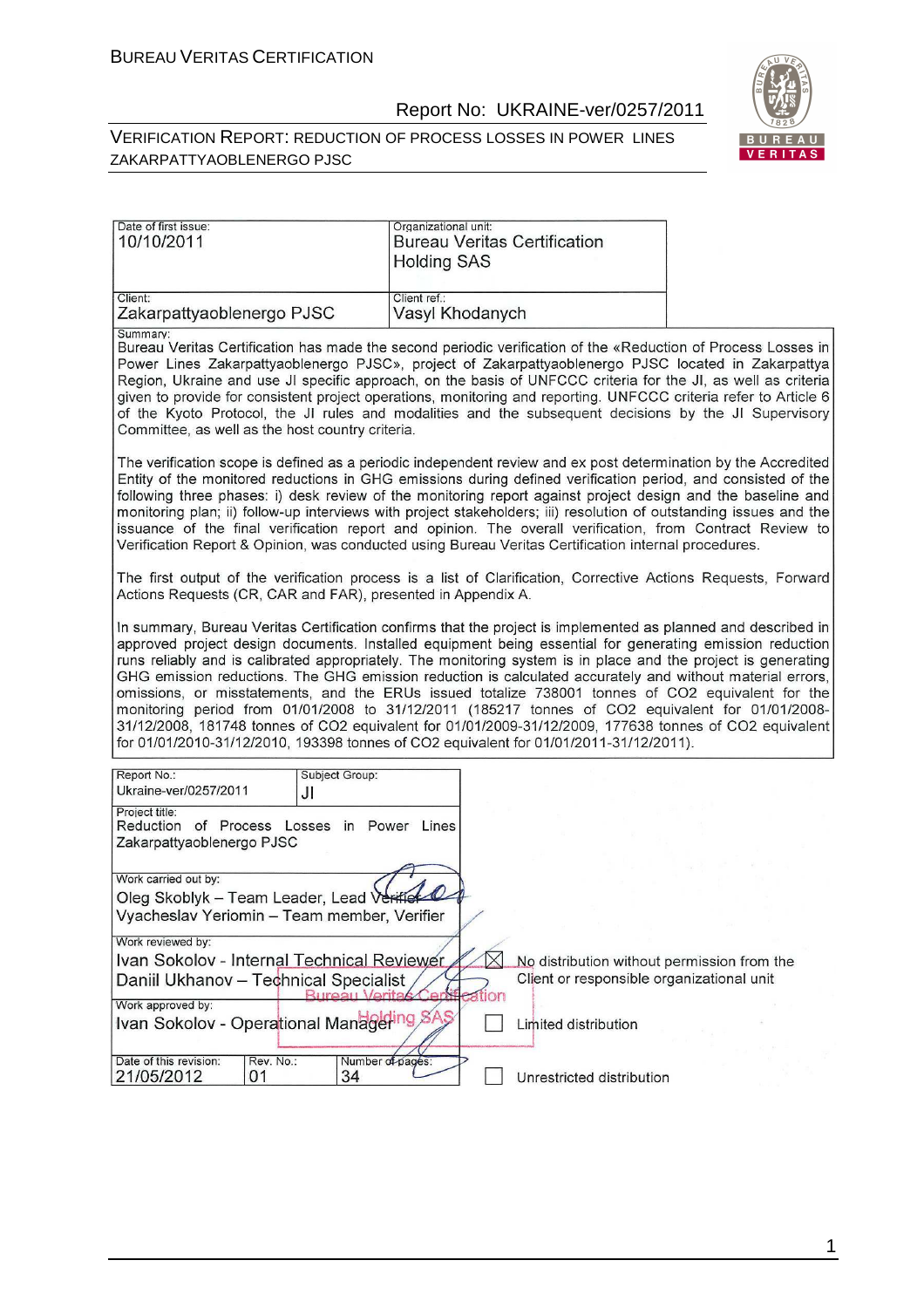VERIFICATION REPORT: REDUCTION OF PROCESS LOSSES IN POWER LINES ZAKARPATTYAOBLENERGO PJSC

#### **Table of Contents Page 2014**

| $\overline{1}$ |                                                                        |                |
|----------------|------------------------------------------------------------------------|----------------|
| 1.1            | Objective                                                              | 3              |
| 1.2            | Scope                                                                  | 3              |
| 1.3            | <b>Verification Team</b>                                               | 3              |
| $\overline{2}$ |                                                                        | $\overline{4}$ |
| 2.1            | <b>Review of Documents</b>                                             | $\overline{4}$ |
| 2.2            | Follow-up Interviews                                                   | $\overline{4}$ |
| 2.3            | Resolution of Clarification, Corrective and Forward Action<br>Requests | 5              |
| 3              |                                                                        |                |
| 3.1            | Remaining issues and FARs from previous verifications                  | 6              |
| 3.2            | Project approval by Parties involved (90-91)                           | 6              |
| 3.3            | Project implementation (92-93)                                         | 6              |
| 3.4            | Compliance of the monitoring plan with the monitoring                  |                |
|                | methodology (94-98)                                                    | 8<br>9         |
| 3.5            | Revision of monitoring plan (99-100)                                   |                |
| 3.6            | Data management (101)                                                  | 9              |
| 3.7            | Verification regarding programmes of activities (102-110)              | 10             |
| 4              |                                                                        |                |
| 5              |                                                                        |                |
|                |                                                                        |                |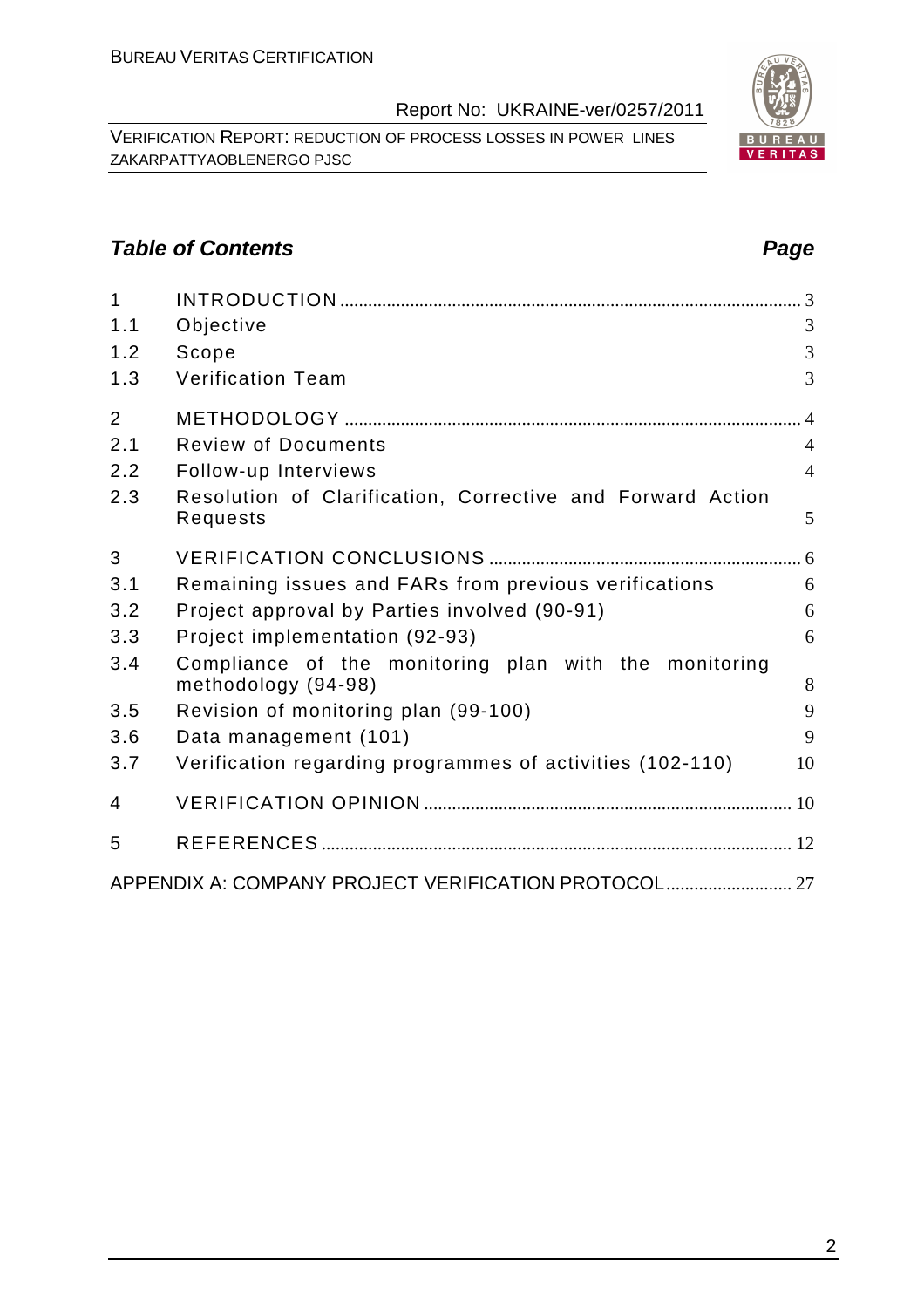VERIFICATION REPORT: REDUCTION OF PROCESS LOSSES IN POWER LINES ZAKARPATTYAOBLENERGO PJSC



### **1 INTRODUCTION**

PJSC Zakarpattyaoblenergo has commissioned Bureau Veritas Certification to verify the emissions reductions of its JI project «Reduction of Process Losses in Power Lines Zakarpattyaoblenergo PJSC» (hereafter called "the project") at Uzhgorod City and Zakarpattya Region, Ukraine.

This report summarizes the findings of the verification of the project, performed on the basis of UNFCCC criteria, as well as criteria given to provide for consistent project operations, monitoring and reporting.

#### **1.1 Objective**

Verification is the periodic independent review and ex post determination by the Accredited Independent Entity of the monitored reductions in GHG emissions during defined verification period.

The objective of verification can be divided in Initial Verification and Periodic Verification.

UNFCCC criteria refer to Article 6 of the Kyoto Protocol, the JI rules and modalities and the subsequent decisions by the JI Supervisory Committee, as well as the host country criteria.

#### **1.2 Scope**

The verification scope is defined as an independent and objective review of the project design document, the project's baseline study, monitoring plan and monitoring report and other relevant documents. The information in these documents is reviewed against Kyoto Protocol requirements, UNFCCC rules and associated interpretations.

The verification is not meant to provide any consulting towards the Client. However, stated requests for clarifications, corrective and/or forward actions may provide input for improvement of the project monitoring towards reductions in the GHG emissions.

#### **1.3 Verification Team**

The verification team consists of the following personnel:

Oleg Skoblyk

Bureau Veritas Certification Team Leader, Climate Change Verifier

Vyacheslav Yeriomin

Bureau Veritas Certification Climate Change Verifier

This verification report was reviewed by: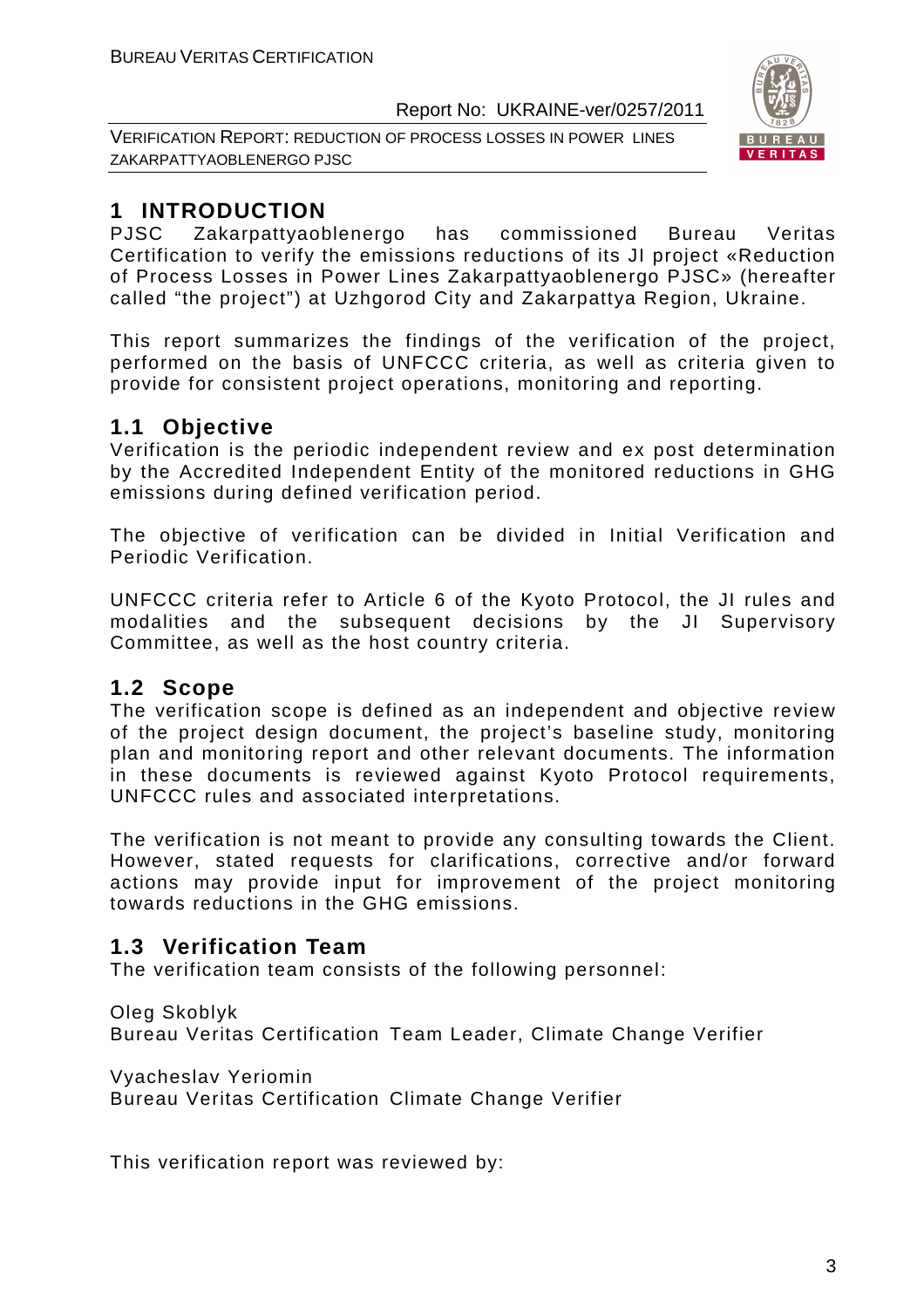VERIFICATION REPORT: REDUCTION OF PROCESS LOSSES IN POWER LINES ZAKARPATTYAOBLENERGO PJSC



Ivan Sokolov Bureau Veritas Certification, Internal Technical Reviewer

Daniil Ukhanov Bureau Veritas Certification, Technical Specialist

#### **2 METHODOLOGY**

The overall verification, from Contract Review to Verification Report & Opinion, was conducted using Bureau Veritas Certification internal procedures.

In order to ensure transparency, a verification protocol was customized for the project, according to the version 01 of the Joint Implementation Determination and Verification Manual, issued by the Joint Implementation Supervisory Committee at its 19 meeting on 04/12/2009. The protocol shows, in a transparent manner, criteria (requirements), means of verification and the results from verifying the identified criteria. The verification protocol serves the following purposes:

- It organizes, details and clarifies the requirements a JI project is expected to meet;
- It ensures a transparent verification process where the verifier will document how a particular requirement has been verified and the result of the verification.

The completed verification protocol is enclosed in Appendix A to this report.

#### **2.1 Review of Documents**

The Monitoring Report (MR) submitted by PJSC "Zakarpattyaoblenergo" and additional background documents related to the project design and baseline, i.e. country Law, Project Design Document (PDD), and Guidance on criteria for baseline setting and monitoring, Host party criteria, Kyoto Protocol, Clarifications on Verification Requirements to be Checked by an Accredited Independent Entity were reviewed.

The verification findings presented in this report relate to the Monitoring Report version(s) 2.0 and project as described in the determined PDD.

#### **2.2 Follow-up Interviews**

On 10/01/2011 Bureau Veritas Certification performed on-site interviews with project stakeholders to confirm selected information and to resolve issues identified in the document review. Representatives of PJSC "Zakarpattyaoblenergo" and CARBON MANAGEMENT COMPANY GMBH were interviewed (see References). The main topics of the interviews are summarized in Table 1.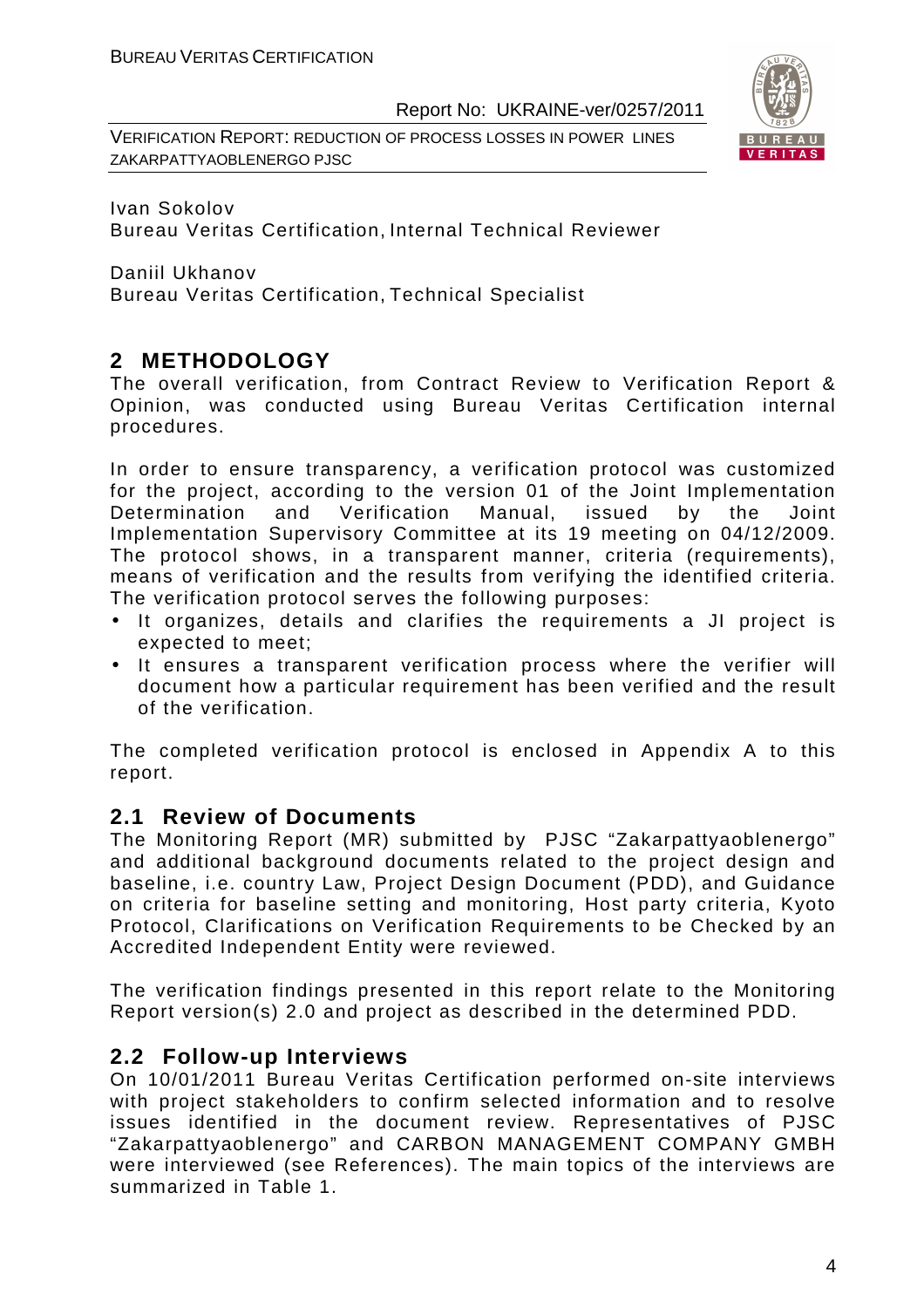VERIFICATION REPORT: REDUCTION OF PROCESS LOSSES IN POWER LINES ZAKARPATTYAOBLENERGO PJSC



| Interviewed<br>organization                 | <b>Interview topics</b>                                                                                                                                                                                                                                                                                                                                                                                       |
|---------------------------------------------|---------------------------------------------------------------------------------------------------------------------------------------------------------------------------------------------------------------------------------------------------------------------------------------------------------------------------------------------------------------------------------------------------------------|
| <b>PJSC</b><br>"Zakarpattyaoblener<br>90"   | Organizational structure<br>Responsibilities and authorities<br>Roles and responsibilities for data collection and processing<br>۰.<br>Installation of equipment<br>۰.<br>Data logging, archiving and reporting<br>۰<br>Metering equipment control<br>Metering record keeping system, database<br>۰<br>Training of personnel<br>Quality management procedures and technology<br>Internal audits and check-ups |
| CARBON<br>MANAGEMENT<br><b>COMPANY GMBH</b> | Monitoring plan<br>-<br>Monitoring report<br>۰<br>Deviations from PDD<br><b>ERUs calculation model</b>                                                                                                                                                                                                                                                                                                        |

#### **Table 1 Interview topics**

#### **2.3 Resolution of Clarification, Corrective and Forward Action Requests**

The objective of this phase of the verification is to raise the requests for corrective actions and clarification and any other outstanding issues that needed to be clarified for Bureau Veritas Certification positive conclusion on the GHG emission reduction calculation.

If the Verification Team, in assessing the monitoring report and supporting documents, identifies issues that need to be corrected, clarified or improved with regard to the monitoring requirements, it should raise these issues and inform the project participants of these issues in the form of:

(a) Corrective action request (CAR), requesting the project participants to correct a mistake that is not in accordance with the monitoring plan;

(b) Clarification request (CL), requesting the project participants to provide additional information for the Verification Team to assess compliance with the monitoring plan;

(c) Forward action request (FAR), informing the project participants of an issue, relating to the monitoring that needs to be reviewed during the next verification period.

The Verification Team will make an objective assessment as to whether the actions taken by the project participants, if any, satisfactorily resolve the issues raised, if any, and should conclude its findings of the verification.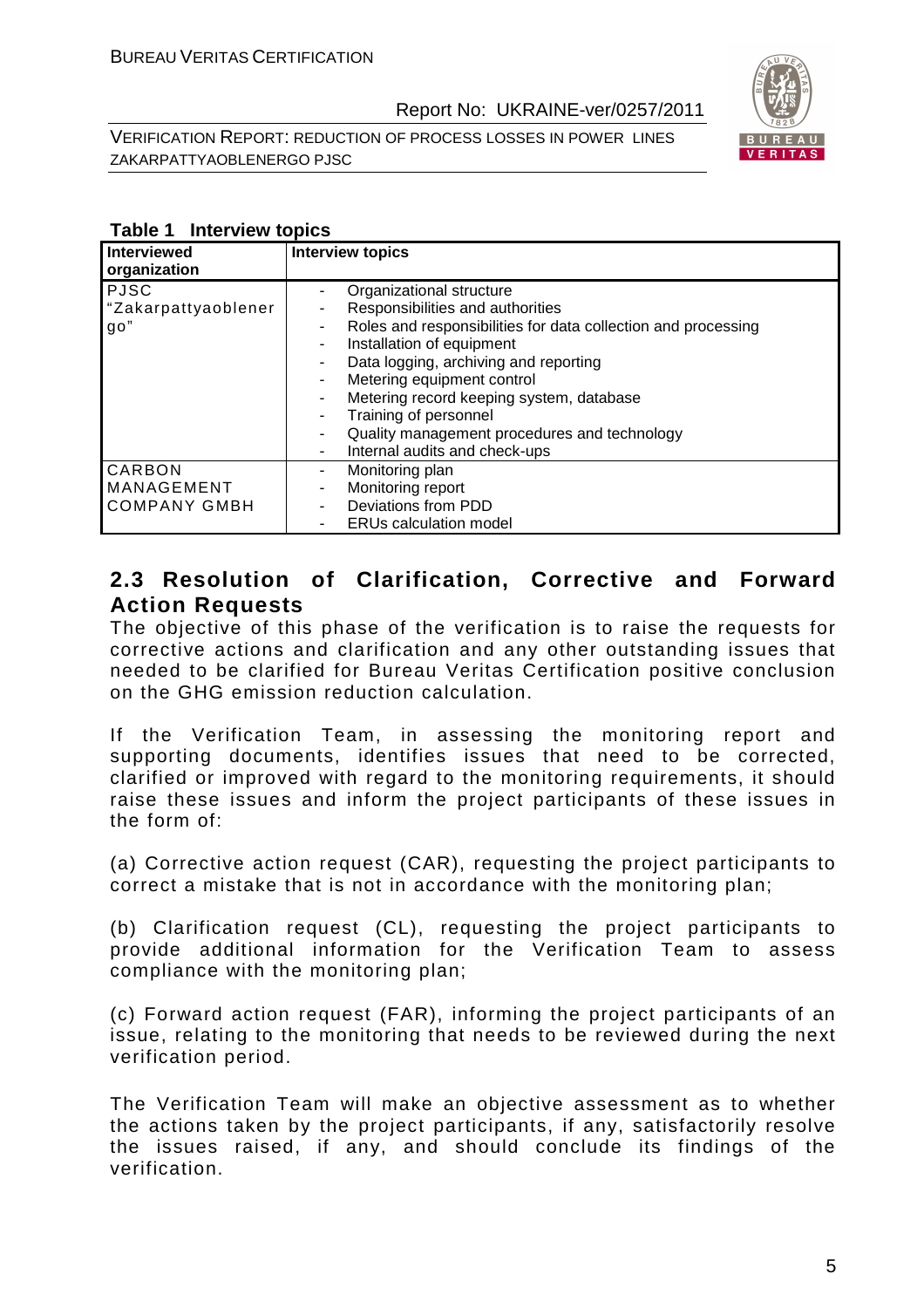VERIFICATION REPORT: REDUCTION OF PROCESS LOSSES IN POWER LINES ZAKARPATTYAOBLENERGO PJSC



To guarantee the transparency of the verification process, the concerns raised are documented in more detail in the verification protocol in Appendix A.

#### **3 VERIFICATION CONCLUSIONS**

In the following sections, the conclusions of the verification are stated.

The findings from the desk review of the original monitoring documents and the findings from interviews during the follow up visit are described in the Verification Protocol in Appendix A.

The Clarification, Corrective and Forward Action Requests are stated, where applicable, in the following sections and are further documented in the Verification Protocol in Appendix A. The verification of the Project resulted in 6 Corrective Action Requests.

The number between brackets at the end of each section corresponds to the DVM paragraph.

#### **3.1 Remaining issues and FARs from previous verifications**

No FARs are available from previous verification provided by the Bureau Veritas Certification Holding SAS.

#### **3.2 Project approval by Parties involved (90-91)**

Written project approval by the Host Party has been issued by the State Environmental Investment Agency of Ukraine (Letter of Approval #3699/23/7 dated 21/12/2011). Letter of Approval J294-0485 of Sponsor Party issued by the Switzerland Federal Deprtment of the Environment, Transport, Energy and Communications DETEC on 27/04/2012. The abovementioned written approvals are unconditional.

#### **3.3 Project implementation (92-93)**

Project implementation status in the reporting period of 01/01/2008 – 31/12/2011, including the project milestones is provided in Table 1.

Table 1. Project implementation status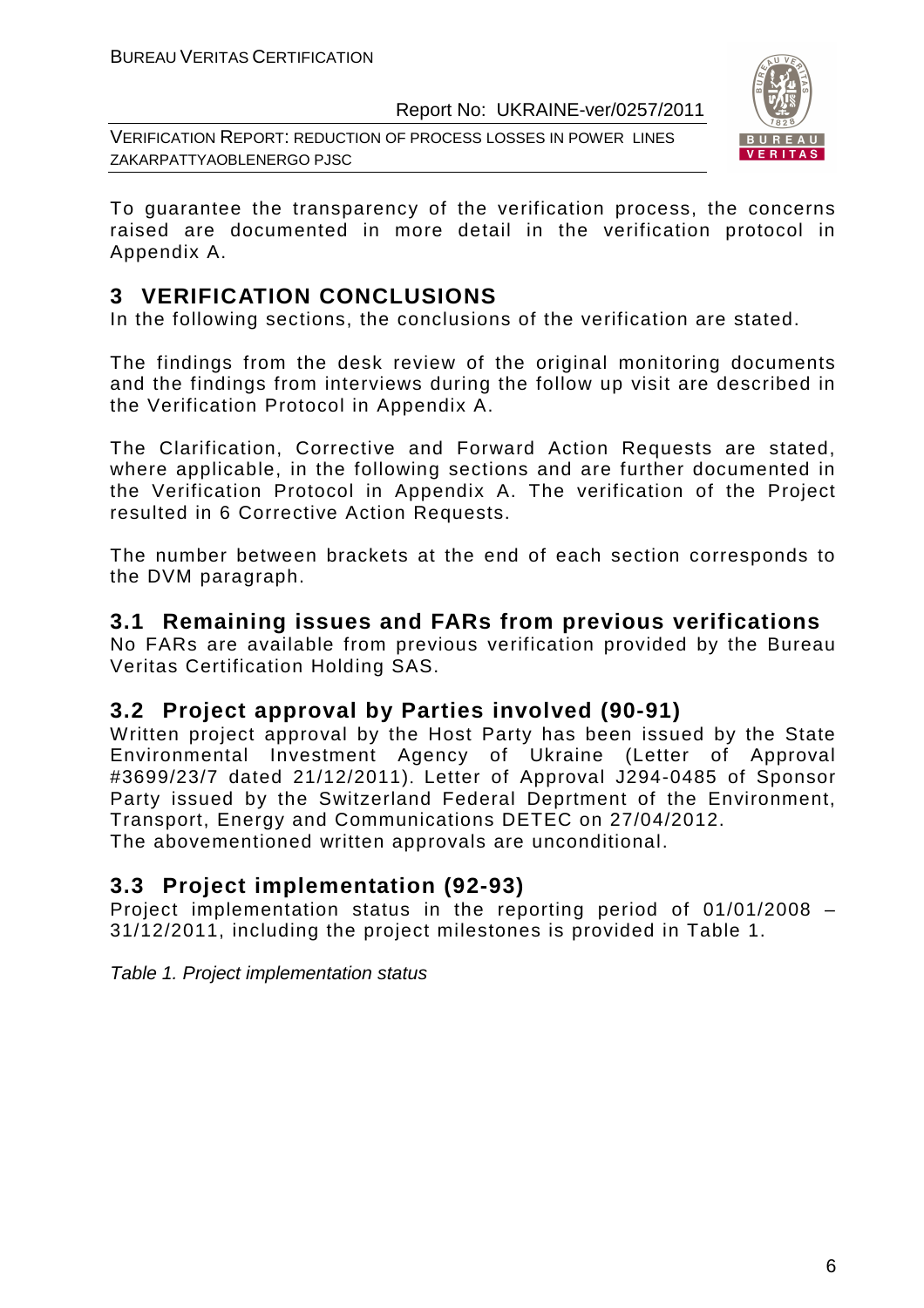

VERIFICATION REPORT: REDUCTION OF PROCESS LOSSES IN POWER LINES ZAKARPATTYAOBLENERGO PJSC

| Nº             | Name of activities                                                                                  | Measure<br>ment<br>unit | 2008           | 2009           | 2010           | 2011         |
|----------------|-----------------------------------------------------------------------------------------------------|-------------------------|----------------|----------------|----------------|--------------|
| $\mathbf{1}$   | $\overline{2}$                                                                                      | 3                       | 5              | 6              | $\overline{7}$ | 8            |
|                | Replacing PL wire by a wire with a<br>bigger section                                                |                         |                |                |                |              |
|                | To PL-10kV<br>To PL-0,4 kV                                                                          | km<br>km                | 118<br>495     | 116<br>354     | 56<br>500      | 85<br>375    |
| $\overline{2}$ | of<br>overloaded<br>Replacement<br>and<br>installation<br>additional<br>of<br>power<br>transformers | pcs                     | 43             | 41             | 49             | 64           |
| 3              | Construction of PL-10kV;<br><b>PL-0,4 kV</b>                                                        | km<br>km                | 25<br>225      | 29<br>68       | 18<br>117      | 42           |
| $\overline{4}$ | Replacing the single-phase<br>meters<br>with high accuracy meters                                   | pcs                     | 32918          | 35178          | 22268          | 3828         |
| 5              | Repair of electric meters                                                                           | pcs                     | 25352          | 14884          | 11025          | 8541         |
| 6              | Replacement of wrecked PL-0,4kV                                                                     | km                      | 61             | 23             | 39             | 177,7        |
| $\overline{7}$ | Replacement of steel wires on the PL-<br>0,4kV by wires with biggest section of<br>A and AC grade   | km                      |                |                |                |              |
| 8              | Change of bare<br>wire inputs<br>into<br>isolated wire inputs                                       | pcs                     | 23246          | 18843          | 14630          | 6876         |
| 9              | Construction of unloading substations                                                               | pcs                     | 28             | 26             | 25             | 38           |
| 10             | installation<br>of<br>Replacement<br>and<br>meters in front of buildings                            | pcs                     | 18086          | 16051          | 13270          | 5000         |
| 11             | Change of wrecked PL-10kV                                                                           | km                      | $\overline{4}$ | 3              | 3              | 25,4         |
| 12             | Change of TP-10/0,4kV                                                                               | pcs                     | 3              | $\overline{2}$ | $\overline{4}$ |              |
| 13             | Replacement of worn-out oil switches<br>with vacuum ones                                            | pcs                     | 65             | 27             | 4              | 49           |
| 14             | Change of the cable lines 10- 0,4 kV                                                                | km                      | 8              | 12             | 11             | 12,5         |
| 15             | Installation<br>3<br><b>of</b><br>-phase<br>multifunctional meters                                  | pcs                     | 586            | 990            | 827            | 31           |
| 16             | Change of inputs of 110kV with rigid<br>insulation                                                  | pcs.                    |                | 1              |                | $\mathbf{1}$ |
| 17             | Introduction of ASKOE                                                                               |                         | 16             | 30             | 11             | 14           |
| 18             | Reconstruction of<br>ZRU-10kV and<br>replacement of transformer with PS-<br>110kV                   |                         | 1              | $\overline{2}$ | 1              |              |

Poland was indicated as Second Party Involved (The ImexEnergo Sp as a project participant) in the Joint Implementation project "Reduction of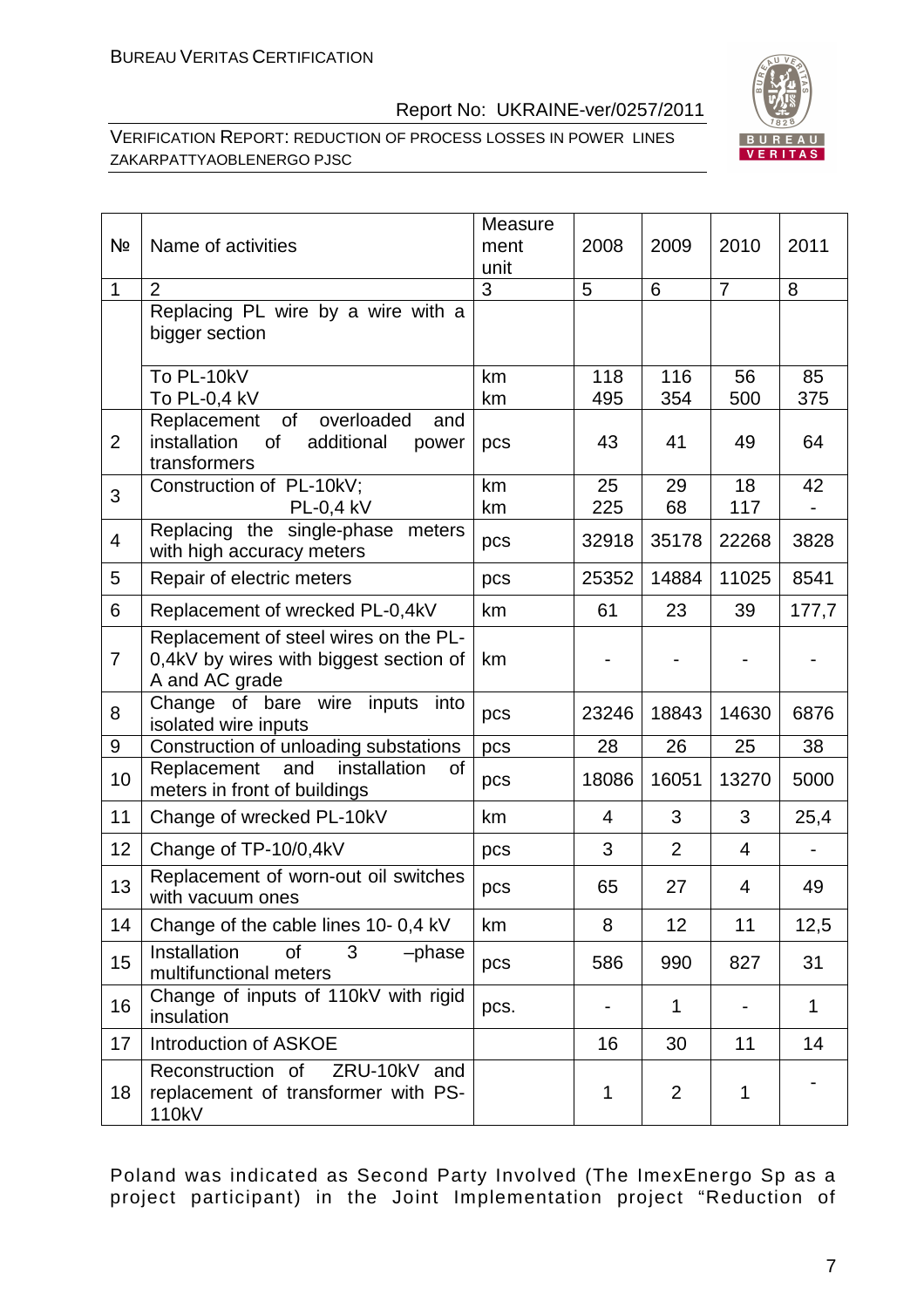VERIFICATION REPORT: REDUCTION OF PROCESS LOSSES IN POWER LINES ZAKARPATTYAOBLENERGO PJSC



Process Losses in Power Lines Zakarpattyaoblenergo PJSC" at the beginning of the determination process. The Second Party Involved was changed to Switzerland (project participant is CARBON MANAGEMENT COMPANY GMBH). The new PDD version 4.0 dated 04/05/2012 and corresponding new Determination Report version 04 dated 07/05/2012 was issued, with new Second Party Involved indication.

The difference between ERUs indicated in the PDD and the monitoring report was found out in 2011 year. Obtained emission reduction is higher than expected in the PDD on 11901 ton CO2equivalent. This difference is explained reasonably in the next way: for ERUs calculation for 2011 year in the PDD version 4.0 average values from previous years were used and factual data from official source was used for ERUs calculations in the Monitoring Report.

CAR01-CAR03 and their resolution/conclusion on project implementation concerning in the APPENDIX A: COMPANY PROJECT VERIFICATION PROTOCOL.

#### **3.4 Compliance of the monitoring plan with the monitoring methodology (94-98)**

The monitoring occurred in accordance with the monitoring plan included in the PDD regarding which the determination has been deemed final and is so listed on the UNFCCC JI website.

For calculating the emission reductions or enhancements of net removals, key factors, influencing the baseline emissions and the activity level of the project and the emissions as well as risks associated with the project were taken into account.

Key monitoring activities are clearly described in the monitoring report and no deviations from monitoring algorithm were detected. The monitoring points including parameters monitored, monitoring equipment and information concerning its calibration interval are clearly described in the section B of the Monitoring Report and completely corresponds with determined PDD.

Data sources used for calculating emission reductions, such as approved by Ministry of Fuel and Power reporting forms 1B-TPL Power losses, 8111 Electric and heat energy balance and technical-economic calculation, 46 electricity net supply, yearly reports on investment programmes realisation are clearly identified, reliable and transparent.

Emission factor for electric energy transportation are selected by carefully balancing Accuracy and reasonableness, and appropriately justified of the choice. Values of Emission Factor for electric power transportation were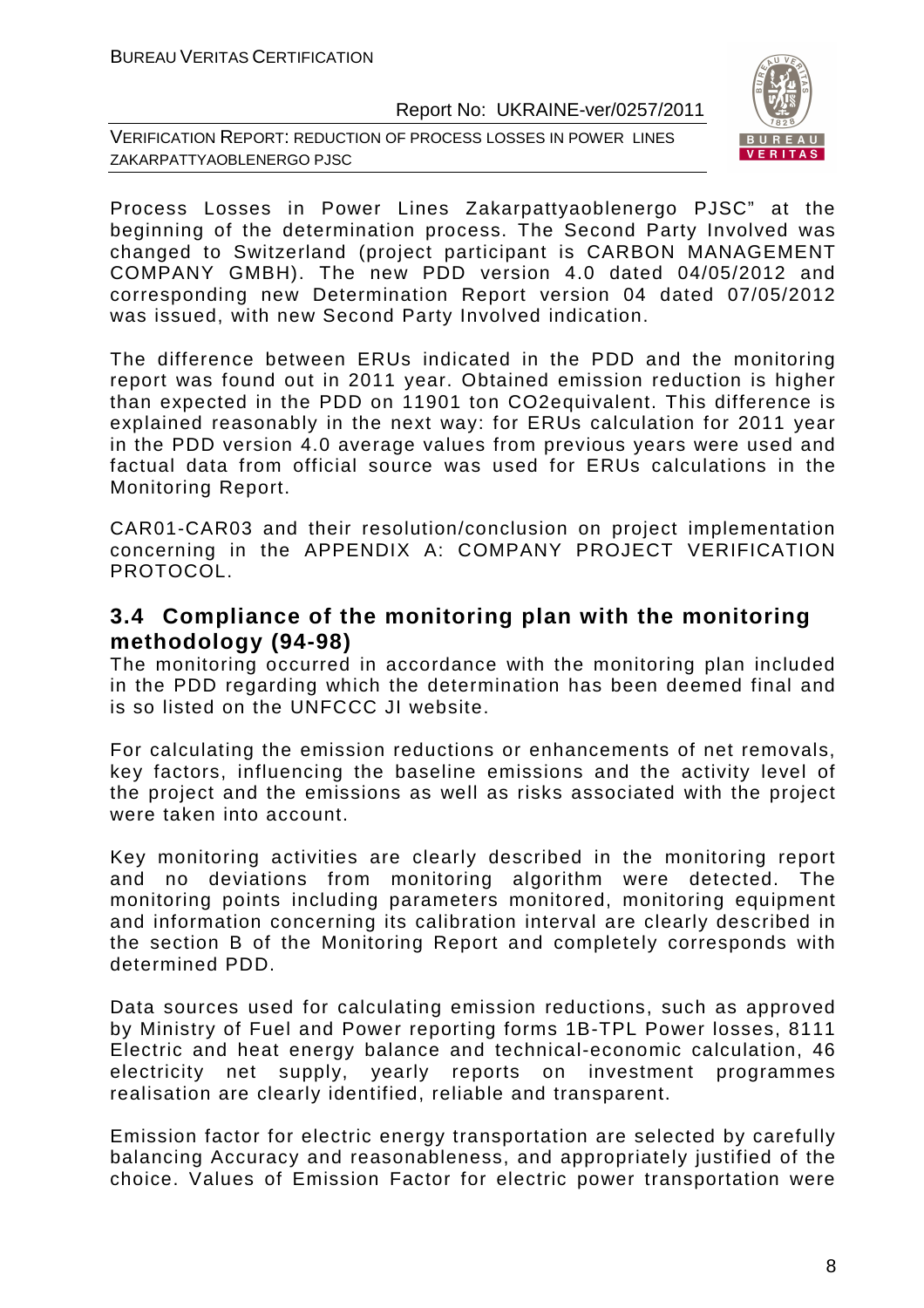VERIFICATION REPORT: REDUCTION OF PROCESS LOSSES IN POWER LINES ZAKARPATTYAOBLENERGO PJSC



accepted in compliance with State Environmental Investment Agency of Ukraine Orders.

The calculation of emission reductions is based on conservative assumptions and the most plausible scenarios in a transparent manner.

CAR04 and its resolution/conclusion applicable to compliance of the monitoring plan with the monitoring methodology concerning in the APPENDIX A: COMPANY PROJECT VERIFICATION PROTOCOL

#### **3.5 Revision of monitoring plan (99-100)**

"Not applicable"

#### **3.6 Data management (101)**

The detailed data management system has been implemented on "Zakarpattyaoblenergo" PJSC to record and keeps required information. The monitored data flow for each parameter to be monitored is described in the section C.1 of the Monitoring Report. Operational information and reporting department is responsible to monitoring data preparation.

The data and their sources, provided in monitoring report, are clearly identified, reliable and transparent.

The implementation of data collection procedures is in accordance with the monitoring plan, including the quality control and quality assurance procedures.

The function of the monitoring equipment, including its calibration status, is in order. Metering equipment involved in the project activity are periodically calibrated by State Enterprise "Zakarpattyaderzhstandartmetrologiya".

The evidence and records used for the monitoring are maintained in a traceable manner.

The data collection and management system for the project is in accordance with the monitoring plan. The data monitored and required for ERUs calculation will be kept during two years after last ERUs transfer.

CAR05, CAR06 and their resolution/conclusion applicable to data management concerning in APPENDIX A: COMPANY PROJECT VERIFICATION PROTOCOL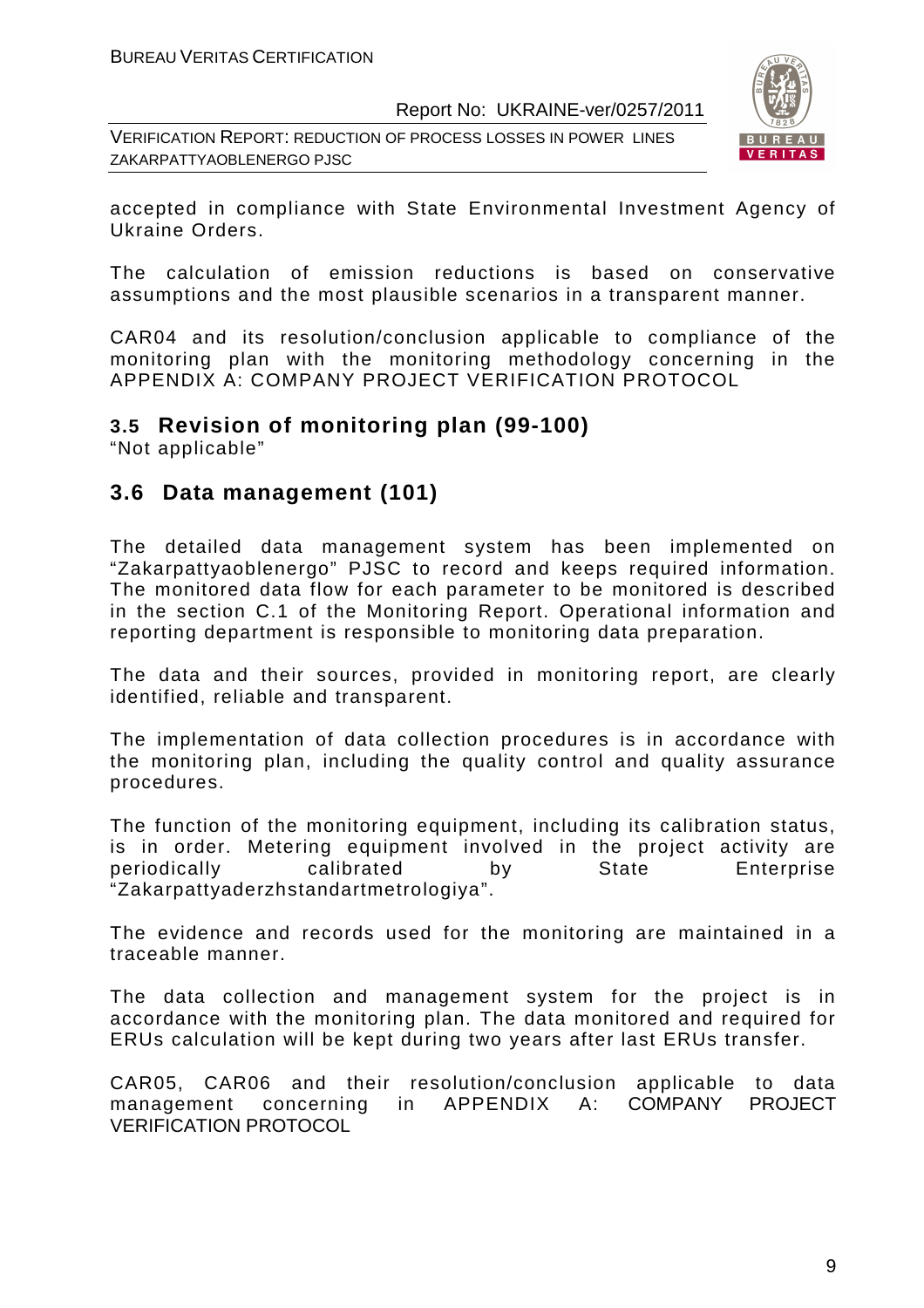VERIFICATION REPORT: REDUCTION OF PROCESS LOSSES IN POWER LINES ZAKARPATTYAOBLENERGO PJSC



#### **3.7 Verification regarding programmes of activities (102- 110)**

"Not applicable"

#### **4 VERIFICATION OPINION**

Bureau Veritas Certification has performed the second periodic, verification of the «Reduction of Process Losses in Power Lines Zakarpattyaoblenergo PJSC» Project in Uzhgorod City and Zakarpattya Region, Ukraine, which applies the JI specific approach. The verification was performed on the basis of UNFCCC criteria and host country criteria and also on the criteria given to provide for consistent project operations, monitoring and reporting.

The verification consisted of the following three phases: i) desk review of the monitoring report against project design and the baseline and monitoring plan; ii) follow-up interviews with project stakeholders; iii) resolution of outstanding issues and the issuance of the final verification report and opinion.

The management of PJSC "Zakarpattyaoblenergo" is responsible for the preparation of the GHG emissions data and the reported GHG emissions reductions of the project on the basis set out within the project Monitoring Plan indicated in the final PDD version 4.0. The development and maintenance of records and reporting procedures in accordance with that plan, including the calculation and determination of GHG emission reductions from the project, is the responsibility of the management of the project.

Bureau Veritas Certification verified the Project Monitoring Report version 2.0 for the reporting period as indicated below. Bureau Veritas Certification confirms that the project is implemented as planned and described in approved project design documents. Installed equipment being essential for generating emission reduction runs reliably and is calibrated appropriately. The monitoring system is in place and the project is generating GHG emission reductions.

Bureau Veritas Certification can confirm that the GHG emission reduction is accurately calculated and is free of material errors, omissions, or misstatements. Our opinion relates to the project's GHG emissions and resulting GHG emissions reductions reported and related to the approved project baseline and monitoring, and its associated documents. Based on the information we have seen and evaluated, we confirm, with a reasonable level of assurance, the following statement: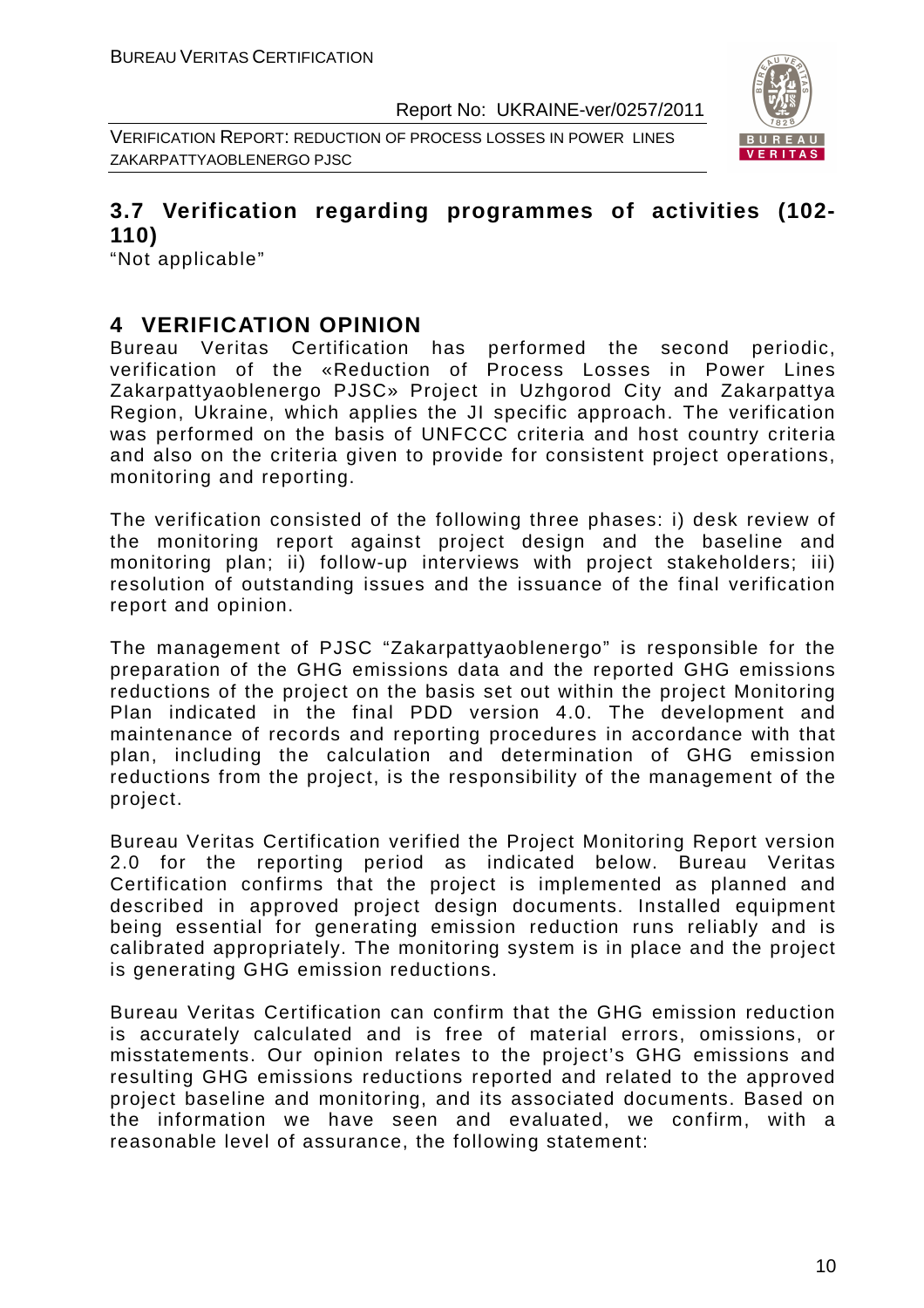

| Reporting period: From 01/01/2008 to 31/12/2011 |                                           |
|-------------------------------------------------|-------------------------------------------|
| <b>Baseline emissions</b>                       | : 738001 tonnes of CO2 equivalent.        |
| Project emissions                               | tonnes of CO2 equivalent.<br>$\mathbf{0}$ |
| <b>Emission Reductions</b>                      | : 738001 tonnes of CO2 equivalent.        |
|                                                 |                                           |
| Reporting period from 01/01/2008 to 31/12/2008  |                                           |
| <b>Baseline emissions</b>                       | : 185217 tonnes of CO2 equivalent.        |
| Project emissions                               | : 0 tonnes of CO2 equivalent              |
| <b>Emission Reductions</b>                      | : 185217 tonnes of CO2 equivalent.        |
| Reporting period from 01/01/2009 to 31/12/2009  |                                           |
| <b>Baseline emissions</b>                       |                                           |
|                                                 | : 181748 tonnes of CO2 equivalent.        |
| Project emissions                               | tonnes of CO2 equivalent<br>$\mathbf{0}$  |
| <b>Emission Reductions</b>                      | : 181748 tonnes of CO2 equivalent.        |
| Reporting period from 01/01/2010 to 31/12/2010  |                                           |
| <b>Baseline emissions</b>                       | : 177638 tonnes of CO2 equivalent.        |
| Project emissions                               | tonnes of CO2 equivalent<br>$\mathbf{0}$  |
| <b>Emission Reductions</b>                      | : 177638 tonnes of CO2 equivalent.        |
|                                                 |                                           |
| Reporting period from 01/01/2011 to 31/12/2011  |                                           |
| <b>Baseline emissions</b>                       | : 193398 tonnes of CO2 equivalent.        |
| Project emissions                               | : 0 tonnes of CO2 equivalent              |
| <b>Emission Reductions</b>                      | : 193398 tonnes of CO2 equivalent.        |
|                                                 |                                           |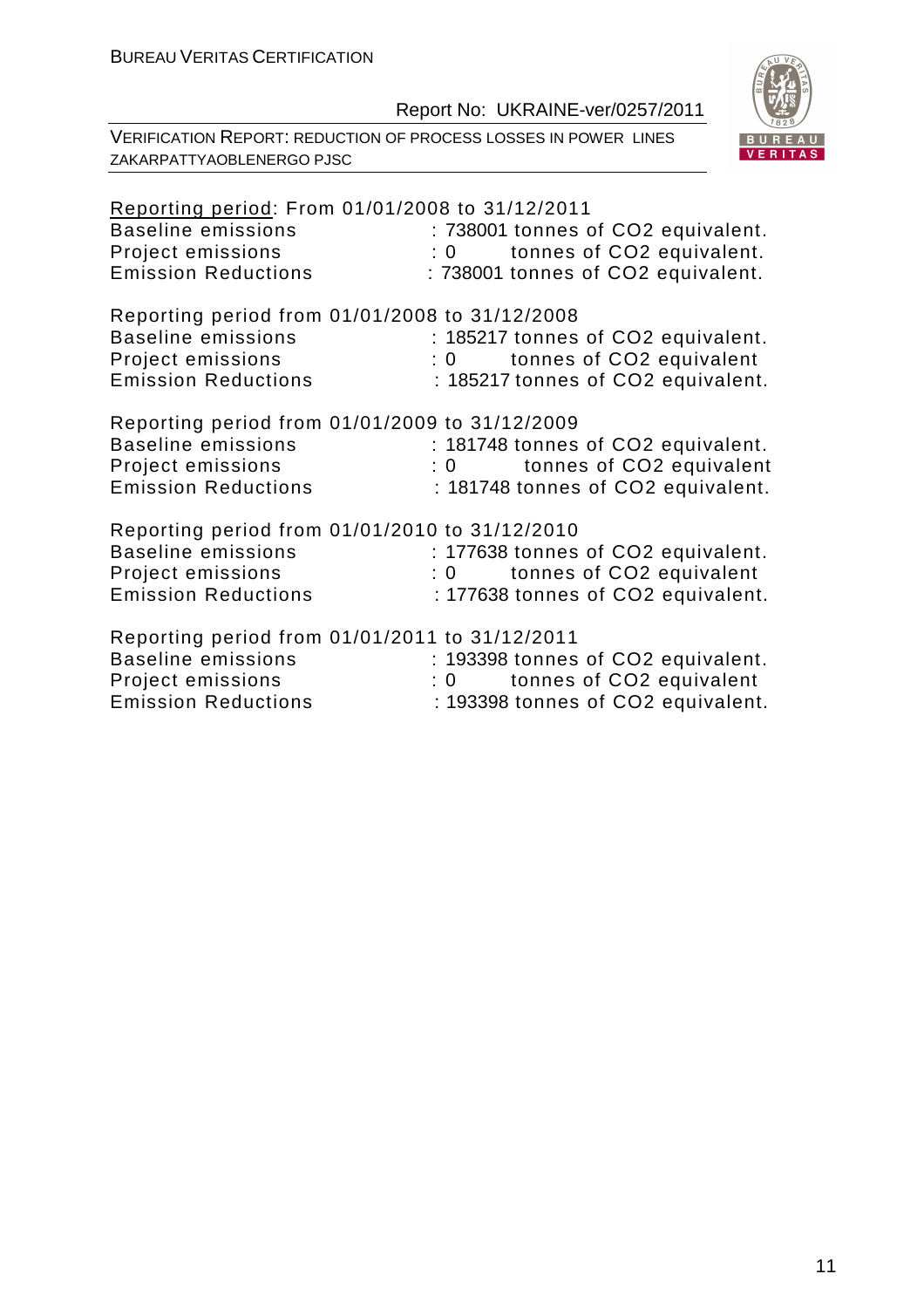VERIFICATION REPORT: REDUCTION OF PROCESS LOSSES IN POWER LINES ZAKARPATTYAOBLENERGO PJSC



#### **5 REFERENCES**

#### **Category 1 Documents:**

Documents provided by PJSC "Zakarpattyaoblenergo" that relate directly to the GHG components of the project.

- /1/ Project Design Document «Reduction of Process Losses in Power Lines Zakarpattyaoblenergo PJSC» version 4.0 dated 04/05/2012
- /2/ Monitoring report «Reduction of Process Losses in Power Lines Zakarpattyaoblenergo PJSC» version 1.0 dated 31/01/2012
- /3/ Monitoring report «Reduction of Process Losses in Power Lines Zakarpattyaoblenergo PJSC» version 2.0 dated 20/04/2012
- /4/ Letter of Approval #3699/23/7, issued by the State Environmental Investment Agency dated 21/12/2011
- /5/ Letter of Approval J294-0485 issued by Switzerland Federal Deprtment of the Environment, Transport, Energy and Communicat ions DETEC on 27/04/2012
- /6/ Excel calculation file "20120419\_ZOE\_MR001.xls"

#### **Category 2 Documents:**

Background documents related to the design and/or methodologies employed in the design or other reference documents.

- /1/ Decree of Cabinet of Ministers of Ukraine #206, dated 22/02/2006
- $/2$  Joint Implementation Project Design Document Form, version 01
- $/3/$  Guidelines for Users of the Joint Implementation Project Design Document Form/Version 04, JISC.
- $/4$  JISC Guidance on criteria for baseline setting and monitoring. Version 02.
- $/5/$  "Combined tool to identify the baseline scenario and demonstrate additionality" (Version 03.0.0)
- /6/ Glossary of Joint Implementation Terms, Version 03.
- $/7/$  Decree #43 on approval of indexes of specific carbon dioxide emissions in the year 2010 issued by NEIA dated 28.03.2011.
- $\frac{18}{10}$  Decree #62 on approval of indexes of specific carbon dioxide emissions in the year 2008 issued by NEIA dated 15.04.2011.
- $\frac{19}{10}$  Decree #63 on approval of indexes of specific carbon dioxide emissions in the year 2009 issued by NEIA dated 15.04.2011.
- $/10/$  Decree #75 on approval of indexes of specific carbon dioxide emissions in the year 2011 issued by NEIA dated 12.05.2011.
- /11/ The methodology of technical power losses amount determination, in 150-0,38 kV tension power grids power supply company for the indirect carbon dioxide emissions estimation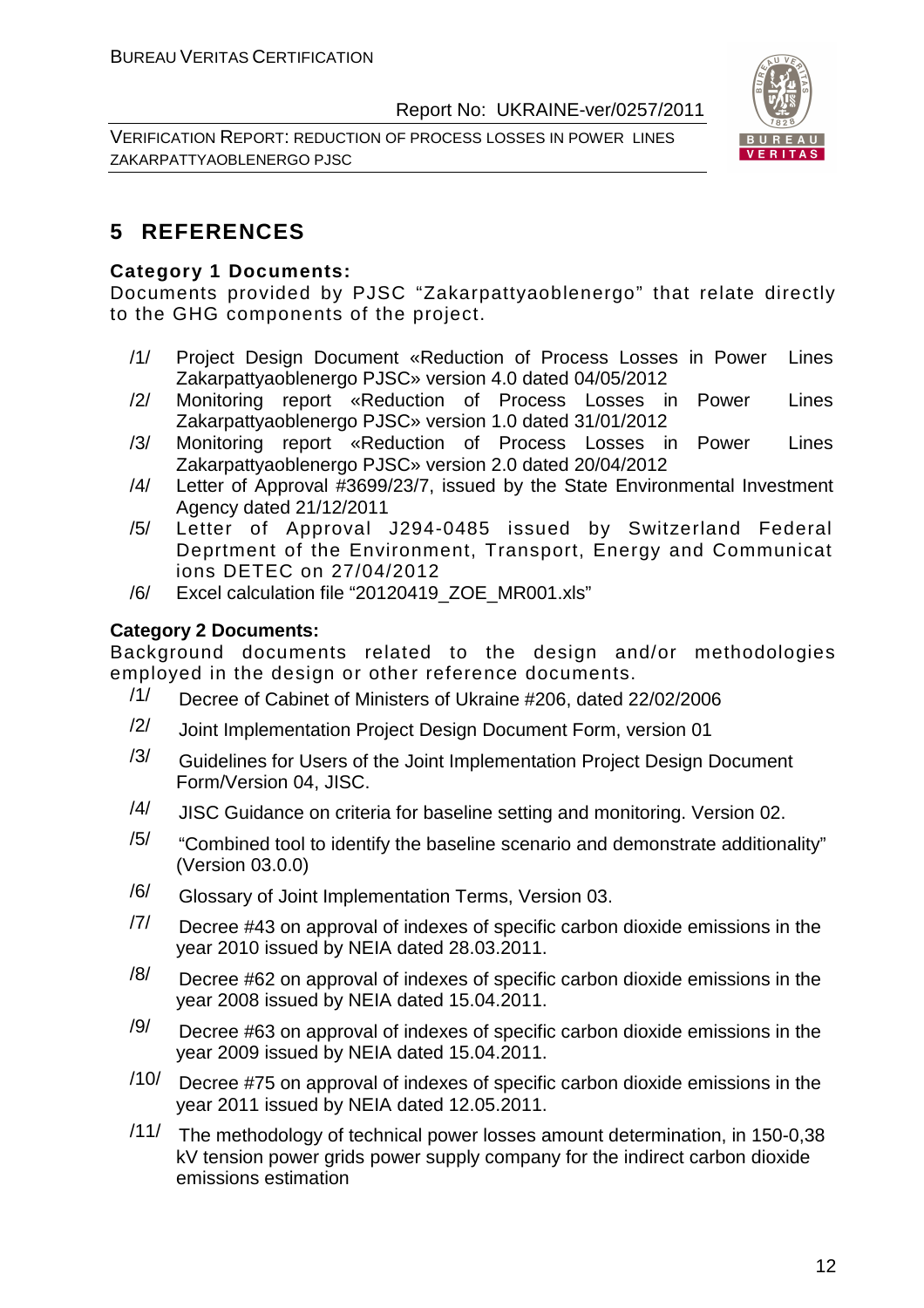

- /12/ Account for electric power usage №3086620 dated 04.04.2011
- /13/ Addition No.70 of Derzhgirpromnagliad dated 24.06.2009
- /14/ Addition No.8 of verification of sweet water condition dated 28.01.2011
- /15/ Addition of Derzhgirpromnagliad dated 12.12.2007
- /16/ Addition of National department of ecology and natural resources dated 29.06.2004
- /17/ Addition of National ecological inspection dated 29.12.2010 No.394
- /18/ Addition of State ecological inspection dated 25.12.2009 No.203
- /19/ Agreement №01/10 on solid wastes removal dated 04.01.2010
- /20/ Agreement №071 on sewage removal dated 15.01.2010
- /21/ Agreement №10/01 on solid wastes removal dated 05.01.2009
- /22/ Agreement №116 on work fulfilment on neutralization of used materials dated 01.07.2010
- /23/ Agreement №12/01 on solid wastes removal dated 02.01.2010
- /24/ Agreement №12/13 on work fulfilment on neutralization of production wastes dated 13.12.2010
- /25/ Agreement №13 on solid wastes removal dated 04.01.2010
- /26/ Agreement №15 on household rubbish removal dated 05.01.2010
- /27/ Agreement №15 on solid sewage removal dated 04.01.2011
- /28/ Agreement №15/12 about reception and payment for scrap and black and color metals wastes dated 15.12.2010
- /29/ Agreement №16/12 about reception and payment for used whole batteries of led accumulators with stuff dated 16.12.2010
- /30/ Agreement №187 on solid wastes removal dated 28.01.2009
- /31/ Agreement №216 on solid wastes removal dated 3/03/2008
- /32/ Agreement №33 on solid sewage removal dated 02.04.2009
- /33/ Agreement №35 on solid wastes removal dated 01.01.2010
- /34/ Agreement №4/239 on solid wastes removal dated 01.02.2010
- /35/ Agreement №44 on solid wastes removal dated 01.03.2010
- /36/ Agreement №457 on solid wastes removal dated 23.02.2010
- /37/ Agreement №7/12 about receiving and processing of rubber tyres scrap dated 07.12.2010
- /38/ Agreement №ВВТ 411 about reception of solid mixed wastes dated 23.12.2010
- /39/ Agreement of electric power purchase and sale between SC "Energorynok"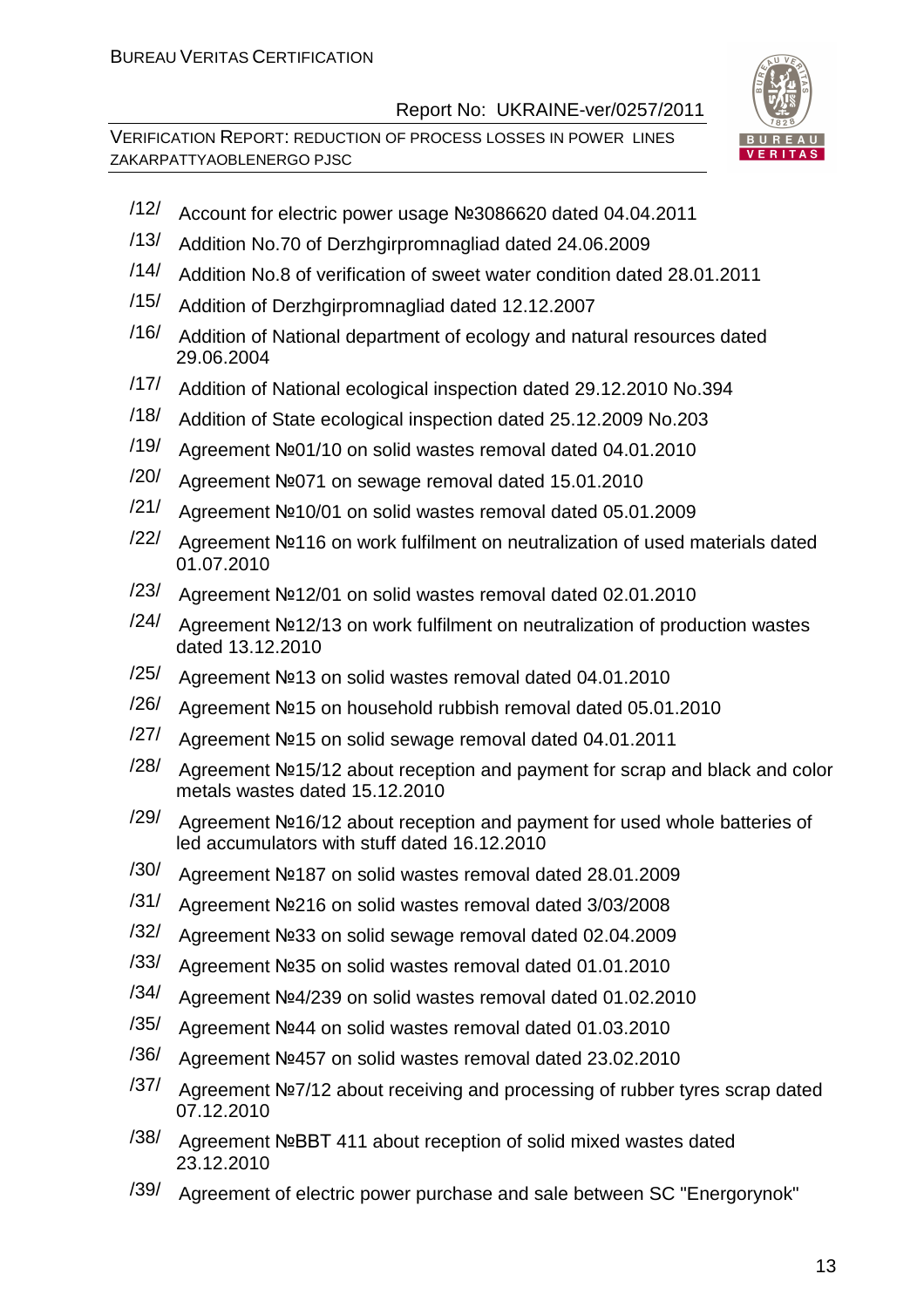VERIFICATION REPORT: REDUCTION OF PROCESS LOSSES IN POWER LINES ZAKARPATTYAOBLENERGO PJSC



|      | and OJSC EC "Zakarpattyaoblenergo" dated April 2009                                                                              |  |
|------|----------------------------------------------------------------------------------------------------------------------------------|--|
| /40/ | Agreement of electric power purchase and sale between SC "Energorynok"                                                           |  |
|      | and OJSC EC "Zakarpattyaoblenergo" dated April 2010                                                                              |  |
| /41/ | Agreement of electric power purchase and sale between SC "Energorynok"<br>and OJSC EC "Zakarpattyaoblenergo" dated August 2009   |  |
| /42/ | Agreement of electric power purchase and sale between SC "Energorynok"<br>and OJSC EC "Zakarpattyaoblenergo" dated August 2010   |  |
| /43/ | Agreement of electric power purchase and sale between SC "Energorynok"<br>and OJSC EC "Zakarpattyaoblenergo" dated December 2009 |  |
| /44/ | Agreement of electric power purchase and sale between SC "Energorynok"<br>and OJSC EC "Zakarpattyaoblenergo" dated December 2010 |  |
| /45/ | Agreement of electric power purchase and sale between SC "Energorynok"<br>and OJSC EC "Zakarpattyaoblenergo" dated Fabruary 2009 |  |
| /46/ | Agreement of electric power purchase and sale between SC "Energorynok"<br>and OJSC EC "Zakarpattyaoblenergo" dated Fabruary 2010 |  |
| /47/ | Agreement of electric power purchase and sale between SC "Energorynok"<br>and OJSC EC "Zakarpattyaoblenergo" dated January 2009  |  |
| /48/ | Agreement of electric power purchase and sale between SC "Energorynok"<br>and OJSC EC "Zakarpattyaoblenergo" dated January 2010  |  |
| /49/ | Agreement of electric power purchase and sale between SC "Energorynok"<br>and OJSC EC "Zakarpattyaoblenergo" dated July 2009     |  |
| /50/ | Agreement of electric power purchase and sale between SC "Energorynok"<br>and OJSC EC "Zakarpattyaoblenergo" dated July 2010     |  |
| /51/ | Agreement of electric power purchase and sale between SC "Energorynok"<br>and OJSC EC "Zakarpattyaoblenergo" dated June 2009     |  |
| /52/ | Agreement of electric power purchase and sale between SC "Energorynok"<br>and OJSC EC "Zakarpattyaoblenergo" dated June 2010     |  |
| /53/ | Agreement of electric power purchase and sale between SC "Energorynok"<br>and OJSC EC "Zakarpattyaoblenergo" dated March 2008    |  |
| /54/ | Agreement of electric power purchase and sale between SC "Energorynok"<br>and OJSC EC "Zakarpattyaoblenergo" dated March 2009    |  |
| /55/ | Agreement of electric power purchase and sale between SC "Energorynok"<br>and OJSC EC "Zakarpattyaoblenergo" dated March 2010    |  |
| /56/ | Agreement of electric power purchase and sale between SC "Energorynok"<br>and OJSC EC "Zakarpattyaoblenergo" dated May 2009      |  |
| /57/ | Agreement of electric power purchase and sale between SC "Energorynok"<br>and OJSC EC "Zakarpattyaoblenergo" dated May 2010      |  |
|      |                                                                                                                                  |  |

/58/ Agreement of electric power purchase and sale between SC "Energorynok"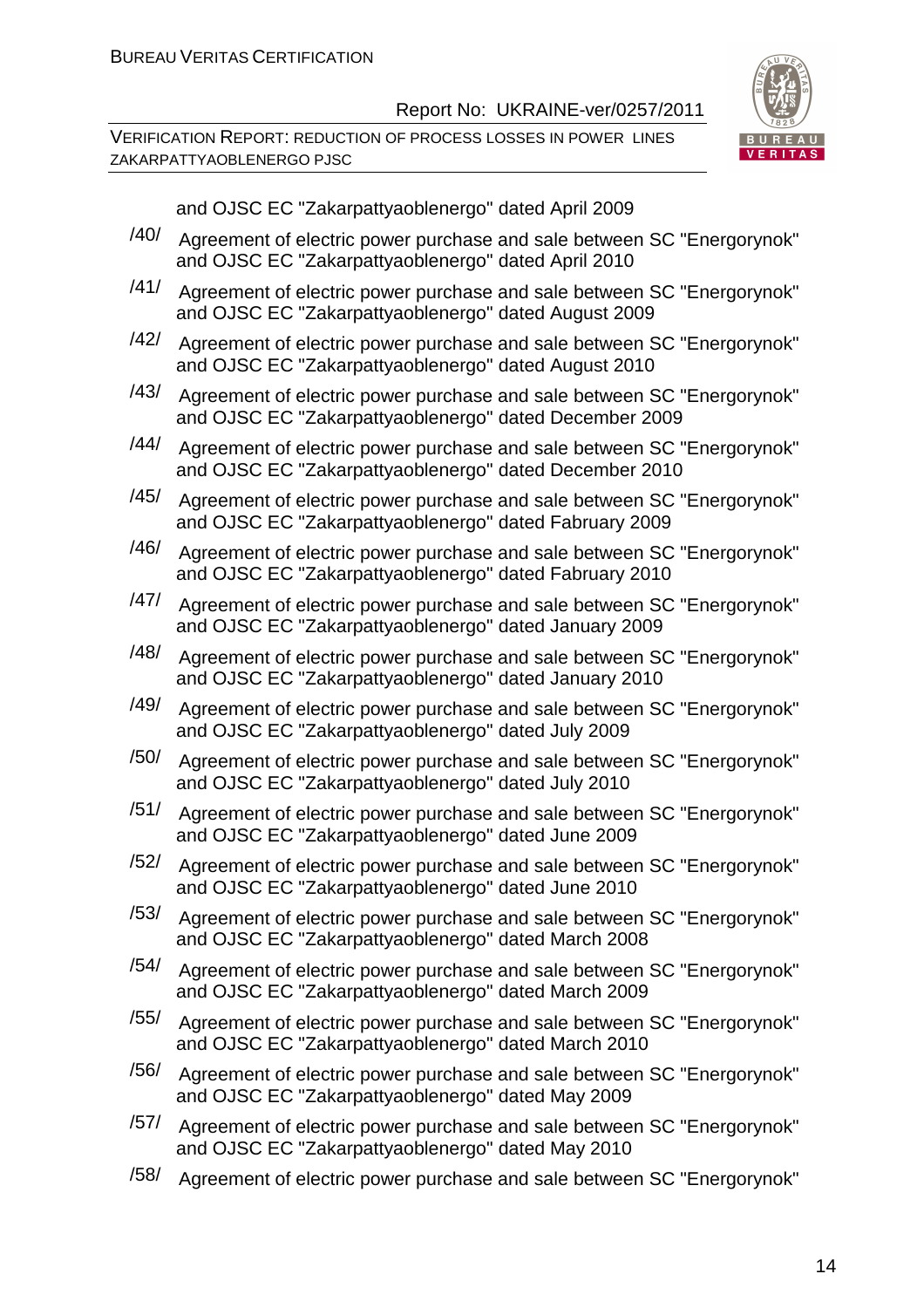

|      | and OJSC EC "Zakarpattyaoblenergo" dated November 2009                                                                                       |
|------|----------------------------------------------------------------------------------------------------------------------------------------------|
| /59/ | Agreement of electric power purchase and sale between SC "Energorynok"<br>and OJSC EC "Zakarpattyaoblenergo" dated November 2010             |
| /60/ | Agreement of electric power purchase and sale between SC "Energorynok"<br>and OJSC EC "Zakarpattyaoblenergo" dated October 2009              |
| /61/ | Agreement of electric power purchase and sale between SC "Energorynok"<br>and OJSC EC "Zakarpattyaoblenergo" dated October 2010              |
| /62/ | Agreement of electric power purchase and sale between SC "Energorynok"<br>and OJSC EC "Zakarpattyaoblenergo" dated September 2007            |
| /63/ | Agreement of electric power purchase and sale between SC "Energorynok"<br>and OJSC EC "Zakarpattyaoblenergo" dated September 2009            |
| /64/ | Agreement of electric power purchase and sale between SC "Energorynok"<br>and OJSC EC "Zakarpattyaoblenergo" dated September 2010            |
| /65/ | Agreement on electric power supply No.P06/3OE-0030 dated 23.09.2010                                                                          |
| /66/ | Agreement on solid wastes removal dated 01.03.2010                                                                                           |
| /67/ | Annex to licence Nº482728                                                                                                                    |
| /68/ | Attestation certificate for measuring laboratory NºPB-0016-10 dated<br>05.05.2010                                                            |
| /69/ | Automatized system of electric power commercial account. Technical task. IOE<br>502.32606198-05T3.2006                                       |
| /70/ | Automatized system of electric power commercial account. Working project<br>IФE 502.32606198-06PN Volume 3. 2006                             |
| /71/ | Bill No.6385 for electric power consumption in 03/2011 dated 22/03/2011                                                                      |
| /72/ | Certificate of measurement device faultiness Nº29-09/2179 Conductivity box<br>P5054/1 Reg. Nº805 dated 25.11.2009                            |
| /73/ | Certificate of qualification confirmation for Mykola Avramenko. 2008                                                                         |
| /74/ | Certificate of qualification confirmation for Stepan Sherfeze. 2008                                                                          |
| /75/ | Certificate of state metrological certification Nº29-0570 dated 15.04.2010.<br>Electrical calibration laboratory ЭТПЛ-110 №824, 2008         |
| /76/ | Certificate of state metrological certification Nº29-3400 dated 08.12.2009<br>Tension transformer HOM(3)-35/110, Nº007, 2008                 |
| /77/ | Certificate of state metrological certification Nº29-3402 dated 09.12.2009<br>Current transformer TT(3)-09, Nº801, 2008                      |
| /78/ | Certificate of state metrological certification NºC8.082 - 2010 dated 22.04.2010.<br>Automatized system of electric power commercial account |
| /79/ | Collection of working educational and program documentation for preperation<br>of qualified staff by profession 7215.2 Strapper              |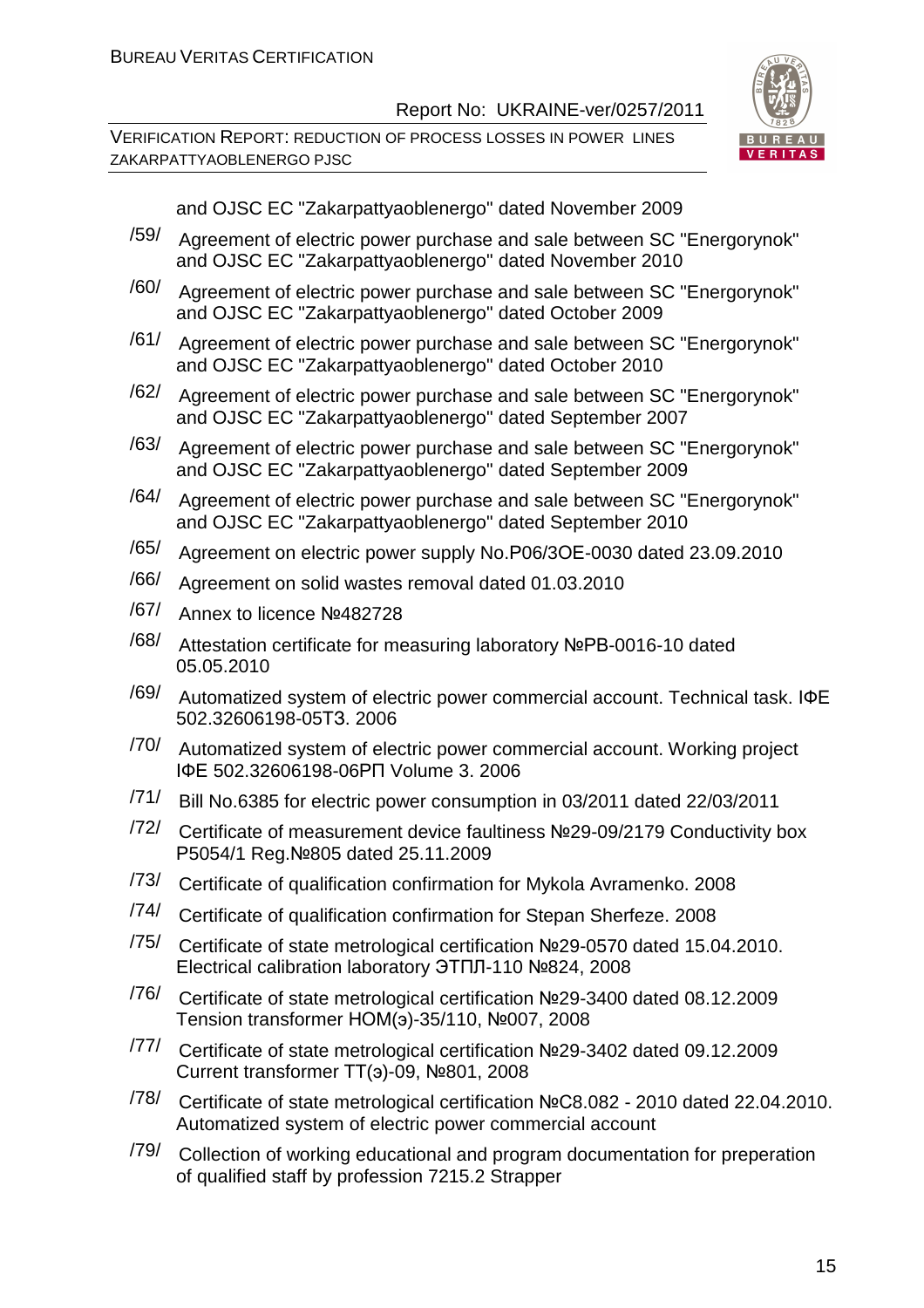

- $\frac{180}{180}$  Collection of working educational and program documentation for preperation of qualified staff by profession 7241.1 Electromechanic to repair distributing device facilities
- /81/ Collection of working educational and program documentation for preperation of qualified staff by profession 7241.1 Електромонтер з обслуговування підстанції
- /82/ Collection of working educational and program documentation for preperation of qualified staff by profession 7241.2 - Electrician of distributive networks exploitation Електромонтер з експлуатації розподільних мереж
- /83/ Collection of working educational and program documentation for preperation of qualified staff by profession 7241.2 - Electrician of operational-visionary team
- $\frac{184}{}$  Collection of working educational and program documentation for preperation of qualified staff by profession 7241.2 - Electricional of air power lines repairment
- $\frac{185}{185}$  Collection of working educational and program documentation for preperation of qualified staff by profession 9153 energy audit controller
- /86/ Contact No.05-22041 of electric power usage dated 06.04.2011
- /87/ Courses plan of NKK OJSC EC "Zakarpattyaoblenergo" for 2003
- /88/ Courses plan of NKK OJSC EC "Zakarpattyaoblenergo" for 2004
- /89/ Courses plan of NKK OJSC EC "Zakarpattyaoblenergo" for 2005
- /90/ Courses plan of NKK OJSC EC "Zakarpattyaoblenergo" for 2006
- /91/ Courses plan of NKK OJSC EC "Zakarpattyaoblenergo" for 2007
- /92/ Courses plan of NKK OJSC EC "Zakarpattyaoblenergo" for 2008
- /93/ Courses plan of NKK OJSC EC "Zakarpattyaoblenergo" for 2009
- /94/ Courses plan of NKK OJSC EC "Zakarpattyaoblenergo" for 2010
- /95/ Courses plan of NKK OJSC EC "Zakarpattyaoblenergo" for 2011
- /96/ Detailed consumer note for 11/04/2011
- $\frac{197}{197}$  Electricity balance structure and TEE for transfer in electricity supply networks 154-0,38 kV of OJSC EC "Zakarpattyaoblenergo" for 2000
- $\frac{198}{198}$  Electricity balance structure and TEE for transfer in electricity supply networks 154-0,38 kV of OJSC EC "Zakarpattyaoblenergo" for 2001
- $\frac{199}{199}$  Electricity balance structure and TEE for transfer in electricity supply networks 154-0,38 kV of OJSC EC "Zakarpattyaoblenergo" for 2002
- $/100$  Electricity balance structure and TEE for transfer in electricity supply networks 154-0,38 kV of OJSC EC "Zakarpattyaoblenergo" for 2003
- $/101$ / Electricity balance structure and TEE for transfer in electricity supply networks 154-0,38 kV of OJSC EC "Zakarpattyaoblenergo" for 2004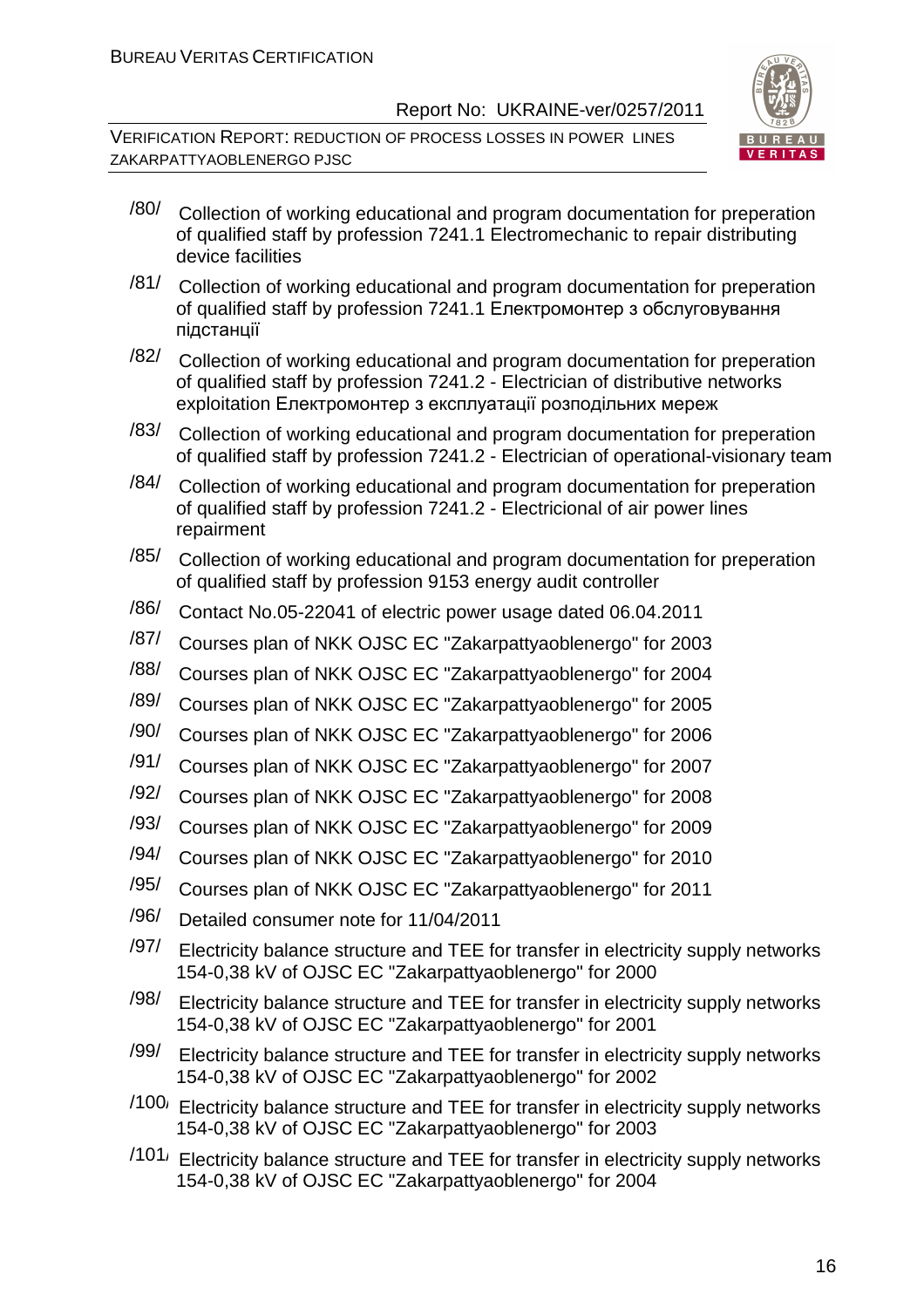

- $/102$  Electricity balance structure and TEE for transfer in electricity supply networks 154-0,38 kV of OJSC EC "Zakarpattyaoblenergo" for 2005
- /103/ Electricity balance structure and TEE for transfer in electricity supply networks 154-0,38 kV of OJSC EC "Zakarpattyaoblenergo" for 2006
- $/104$ / Electricity balance structure and TEE for transfer in electricity supply networks 154-0,38 kV of OJSC EC "Zakarpattyaoblenergo" for 2007
- $/105$  Electricity balance structure and TEE for transfer in electricity supply networks 154-0,38 kV of OJSC EC "Zakarpattyaoblenergo" for 2008
- /106/ Electricity balance structure and TEE for transfer in electricity supply networks 154-0,38 kV of OJSC EC "Zakarpattyaoblenergo" for 2009
- /107/ Electricity balance structure and TEE for transfer in electricity supply networks 154-0,38 kV of OJSC EC "Zakarpattyaoblenergo" for 2010
- $/108$  Electricity balance structure and TEE for transfer in electricity supply networks 154-0,38 kV of OJSC EC "Zakarpattyaoblenergo" for April 2009
- $/109$  Electricity balance structure and TEE for transfer in electricity supply networks 154-0,38 kV of OJSC EC "Zakarpattyaoblenergo" for August 2009
- /110/ Electricity balance structure and TEE for transfer in electricity supply networks 154-0,38 kV of OJSC EC "Zakarpattyaoblenergo" for December 2009
- $/111$ <sup>,</sup> Electricity balance structure and TEE for transfer in electricity supply networks 154-0,38 kV of OJSC EC "Zakarpattyaoblenergo" for Fabruary 2009
- $/112$  Electricity balance structure and TEE for transfer in electricity supply networks 154-0,38 kV of OJSC EC "Zakarpattyaoblenergo" for January 2009
- $/113$  Electricity balance structure and TEE for transfer in electricity supply networks 154-0,38 kV of OJSC EC "Zakarpattyaoblenergo" for July 2009
- $/114$ / Electricity balance structure and TEE for transfer in electricity supply networks 154-0,38 kV of OJSC EC "Zakarpattyaoblenergo" for June 2009
- $/115$ / Electricity balance structure and TEE for transfer in electricity supply networks 154-0,38 kV of OJSC EC "Zakarpattyaoblenergo" for March 2009
- $/116$  Electricity balance structure and TEE for transfer in electricity supply networks 154-0,38 kV of OJSC EC "Zakarpattyaoblenergo" for May 2009
- $/117$ / Electricity balance structure and TEE for transfer in electricity supply networks 154-0,38 kV of OJSC EC "Zakarpattyaoblenergo" for November 2009
- $/118$  Electricity balance structure and TEE for transfer in electricity supply networks 154-0,38 kV of OJSC EC "Zakarpattyaoblenergo" for October 2009
- /119/ Electricity balance structure and TEE for transfer in electricity supply networks 154-0,38 kV of OJSC EC "Zakarpattyaoblenergo" for September 2009
- /120/ Electronic electric power users database
- /121/ Energy saving activities in OJSC EC "Zakarpattyaoblenergo" for 2002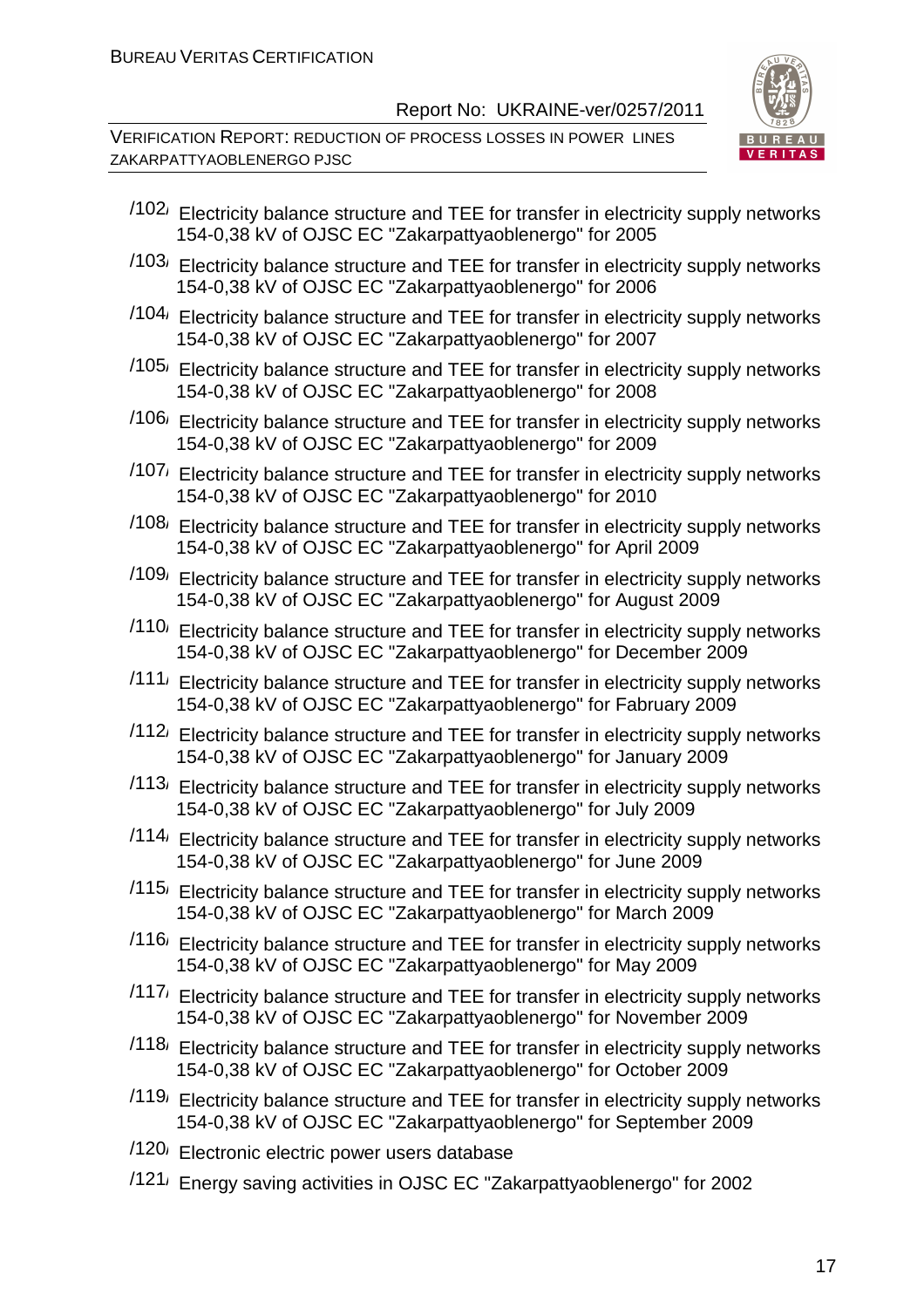

- /122/ Energy saving activities in OJSC EC "Zakarpattyaoblenergo" for 2003
- /123/ Energy saving activities in OJSC EC "Zakarpattyaoblenergo" for 2004
- /124/ Energy saving activities in OJSC EC "Zakarpattyaoblenergo" for 2005
- $/125$ / Example of certificate of giving (hightening) work qualification, that can be issued by NKK OJSC EC "Zakarpattyaoblenergo"
- /126/ Expert conclusion dated 23/04/2010
- /127/ Expert conclusion on working project of automatized system of electric power commercial account creation dated 09.06.2009
- /128/ Investment development programm of OJSC EC "Zakarpattyaoblenergo" for the period 2005-2009. Investment year 2005
- /129/ Investment development programm of OJSC EC "Zakarpattyaoblenergo" for the period 2006-2010. Investment year 2006
- /130/ Investment development programm of OJSC EC "Zakarpattyaoblenergo" for the period 2007-2011. Investment year 2007
- /131/ Investment development programm of OJSC EC "Zakarpattyaoblenergo" for the period 2008-2012. Investment year 2008
- /132/ Investment development programm of OJSC EC "Zakarpattyaoblenergo" for the period 2009-2013. Investment year 2009
- /133/ Investment development programm of OJSC EC "Zakarpattyaoblenergo" for the period 2010-2014. Investment year 2010
- /134/ Investment development programm of OJSC EC "Zakarpattyaoblenergo" for the period 2011-2015. Investment year 2011. Expert conclusion dated 25.11.2010
- $/135$ / Investment development programm of power company OJSC EC "Zakarpattyaoblenergo" for the period 01.06.2003 - 31.05.2004. Detailed report
- /136/ Letter of endorcement of profect of automatized system of electric power commercial account creation №04/42-7603 dated 18.12.2008
- /137/ Licence №156079 on building activities for OJSC EC "Zakarpattyaoblenergo" for the period 15.09.2006 - 15.09.2011
- /138/ Licence №220542 for electric power supply by local electricity supply networks dated 26.08.2005
- /139/ Licence №220543 for electric power supply using adjusted tariff dated 26.08.2005
- /140/ Licence №220544 for electric power production dated 26.08.2005
- /141/ Licence №482728 for education services provision for NKK OJSC EC "Zakarpattyaoblenergo" dated 29.09.2009
- /142/ Microsoft Open Licence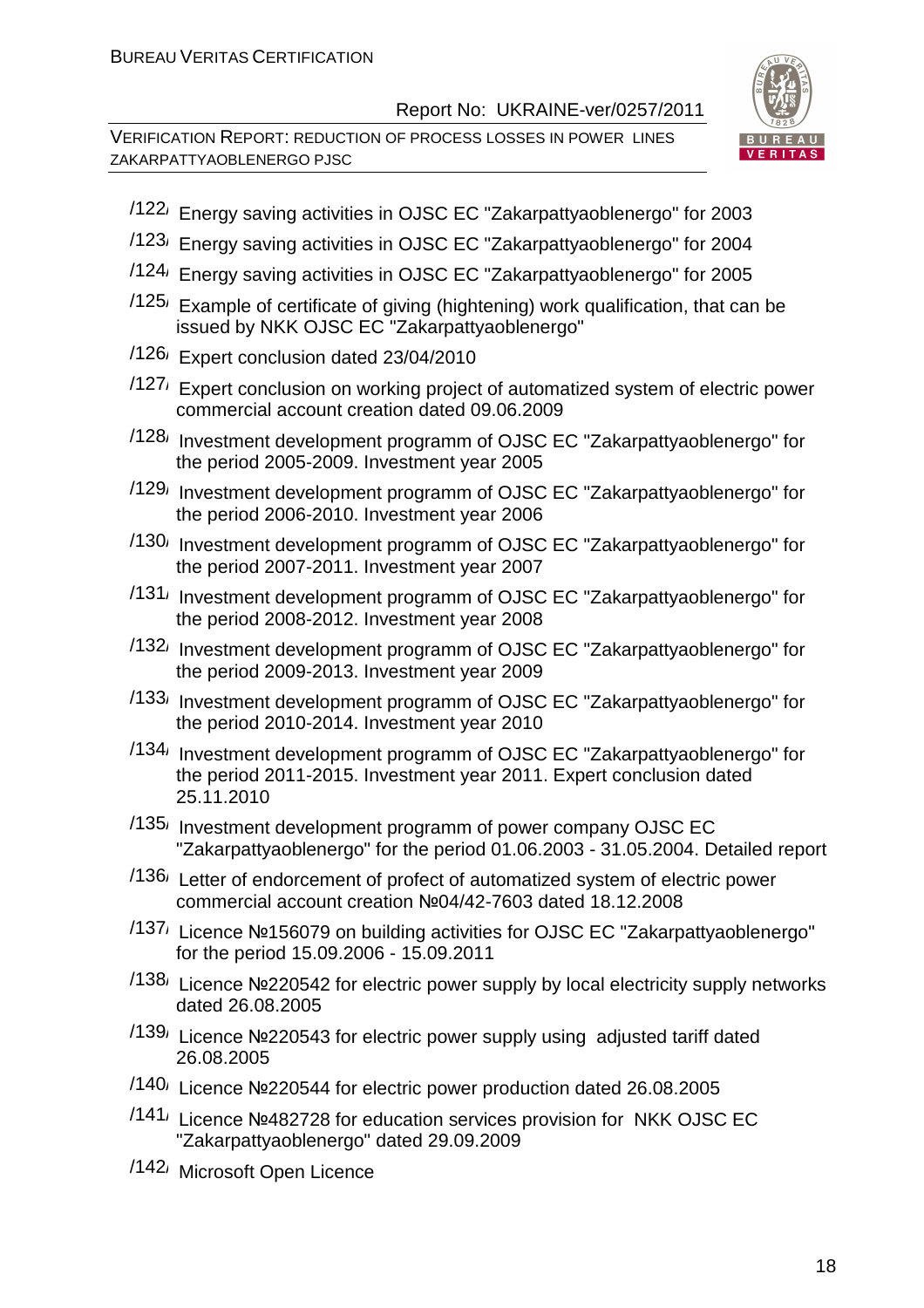

- /143/ Note on electric power consumption for the period from 07/2005 until 04/2011
- /144/ OJSC EC "Zakarpattyaoblenergo". Protocol of parametrization No.1419 dated 22/03/2011
- /145/ OJSC EC "Zakarpattyaoblenergo". Protocol of voltage transformer examination dated 25/11/2010
- /146/ OJSC EC "Zakarpattyaoblenergo". Task-report, March 2011
- /147/ Order №437 on organization of information collection of electricity supply in (M)REM network dated 06.12.2006
- /148/ Order on "exchange of places of electricity supply accounting in REM (PEM) network dated 28.02.2006
- /149/ Order on activities of company in 2008 dated 02/01/2008
- /150/ Order on activities of company in 2009 dated 02/01/2009
- /151/ Order on activities of company in 2010 dated 04/01/2010
- /152/ Order on activities of company in 2011 dated 04/01/2011
- /153/ Passport of high voltage discounts exploitation of facilities and metrology of power sale
- /154/ Permission №392.01.21.80.22.0 on work start dated 12.12.2001
- /155/ Personal account of consumer for Mykola Seredin
- /156/ Principles of compilation of electric power balance structure in electricity supply networks of 0,38-150 kV, analysis of its rectangular components and regulation of technological expenditure of electricity
- /157/ Programm of hand-over tests of automatized system of electric power commercial account in 2010
- /158/ Programm of REM dispatchers' skills improvement
- /159/ Programm of skills improvement of masters of REM production devisions repairment
- /160/ Programm of skills improvement of masters of substation group
- /161/ Protocol №У04728690/8.082 -2010П of state metrological certification of automatized system of electric power commercial account dated 22.04.2010
- /162/ Protocol of current transformer examination dated 24/11/2010
- /163/ Purchase and sale agreement on recyclable materials dated 08.12.2010
- /164/ Purchase and sale agreement on scrap of black and color metals and recyclable materials dated 31.12.2009
- /165/ Report on investment programm realization in OJSC EC "Zakarpattyaoblenergo" for 2005
- /166/ Report on investment programm realization in OJSC EC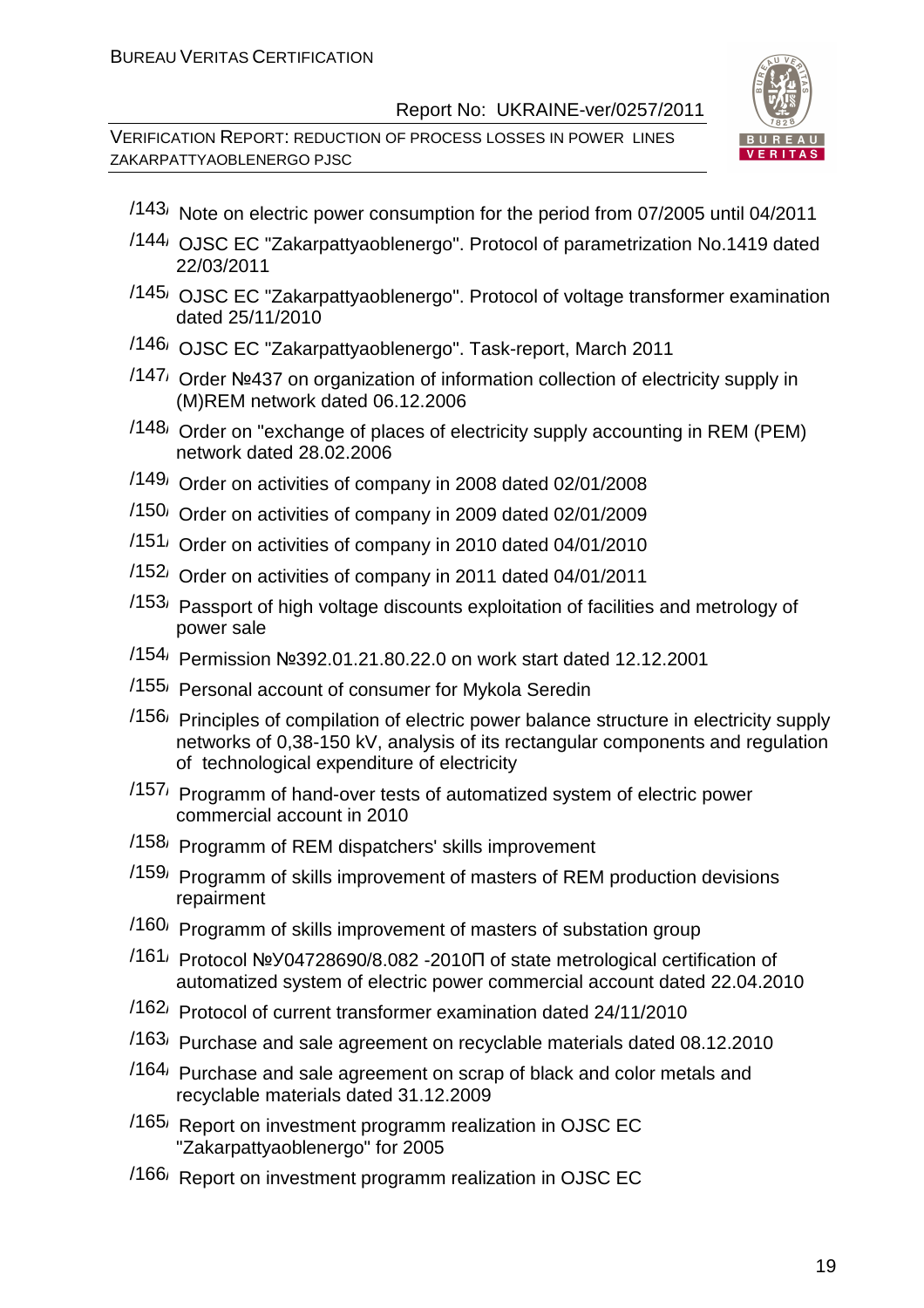VERIFICATION REPORT: REDUCTION OF PROCESS LOSSES IN POWER LINES ZAKARPATTYAOBLENERGO PJSC



"Zakarpattyaoblenergo" for 2006

- /167/ Report on investment programm realization in OJSC EC "Zakarpattyaoblenergo" for 2007
- /168/ Report on investment programm realization in OJSC EC "Zakarpattyaoblenergo" for 2008
- /169/ Report on investment programm realization in OJSC EC "Zakarpattyaoblenergo" for 2009
- /170/ Report on investment programm realization in OJSC EC "Zakarpattyaoblenergo" for 2010
- /171/ Report on results of activities in 2001 and tasks for 2002 dated 02/01/2002
- /172/ Report on results of activities in 2002 and tasks for 2003 dated 02/01/2003
- /173/ Report on results of activities in 2003 and tasks for 2004 dated 08/01/2004
- /174/ Report on results of activities in 2004 and tasks for 2005 dated 04/01/2005
- /175/ Report on results of activities in 2005 and tasks for 2006 dated 03/01/2006
- /176/ Report on results of activities in 2006 and tasks for 2007 dated 02/01/2007
- /177/ Resolution No.4 about administrative amercement dated 22.02.2010
- /178/ Sample of electricity supply statement into Tyachiv REM network in nets with 10/6-0,4 kV
- /179/ Sample of list for delivery of certificates of qualification improvement in NKK OJSC EC "Zakarpattyaoblenergo"
- /180/ Sample of protocol of qualification committee meeting of NKK OJSC EC "Zakarpattyaoblenergo"
- /181/ Stamp of NKK OJSC EC "Zakarpattyaoblenergo"
- /182/ Statement No.116 of National ecological inspection dated 20.10.2004
- /183/ Statement of inspection of environmental regulations complience dated 03.06.2010
- /184/ Statement of inspection of Uzh river coast within the border of the city of Onokivtsi village dated 07.11.2008
- /185/ Statement of National ecological inspection dated 13.10.2004
- /186/ Statement of National ecological inspection dated 14.10.2004
- /187/ Statement of National ecological inspection dated 14.10.2004
- /188/ Statement of National ecological inspection dated 15.10.2004
- /189/ Statement of National ecological inspection dated 15.10.2004
- /190/ Statement of National ecological inspection dated 20.04.1999
- /191/ Statement of reception of automatized system of electric power commercial account into researching operation dated 18/12/2008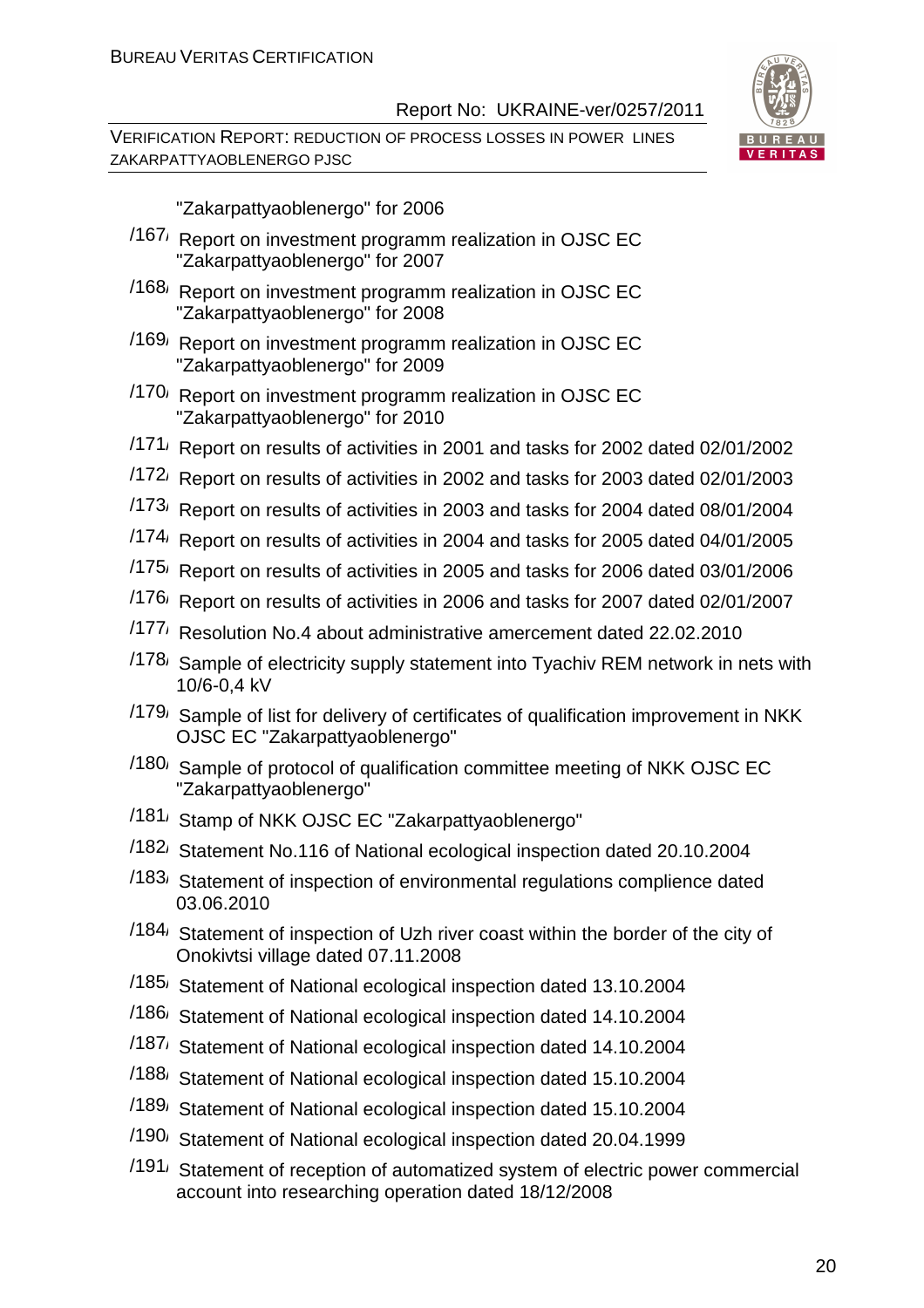

- $/192$  Statement on the order of data exchange between ASOE (ACOE) of Western SC NEC "Ukrenergo" and OJSC EC "Zakarpattyaoblenergo" dated 29/04/2010
- /193/ Verification certificat for standart metre №29-09/2258 Current transformer И-56 Reg.№35259 dated 09.12.2009
- /194/ Verification certificat for standart metre №29-10/0391 Tension transformer НОМ(э)-6/10 Reg.№803 dated 01.03.2010
- /195/ Verification certificat for standart metre №3/627 Electricity supply meter calibration facility ЦУ6800/3 Reg.№17079 dated 28.07.2010
- /196/ Verification certificat for standart metre №3/628 Etalon three-phase meter EFH-31 Reg.№1163 dated 28.07.2010
- /197/ Verification certificat for standart metre №3/628 Etalon three-phase meter ЦЭ6806-02 Reg.№190366 dated 28.07.2010
- /198/ Verification certificat for standart metre №3/629 Etalon three-phase meter ЦЭ6806-02 Reg.№160305 dated 28.07.2010
- /199/ Verification certificat for standart metre №3/643 Etalon three-phase meter WS2310B Reg.№1316060299 dated 29.07.2010
- /200/ Verification certificat for standart metre №3/644 Etalon three-phase meter WS2310B Reg.№1316060292 dated 29.07.2010
- /201/ Verification certificat for standart metre №3/657 Electricity supply meter calibration facility ЦУ6800/3 Reg.№1N126 dated 04.08.2010
- /202/ Verification certificat for standart metre №3/693 Resistance box МСР-63 Reg.№01488 dated 05.08.2010
- /203/ Verification certificat for standart metre №3/694 Resistance box МСР-63 Reg.№03010 dated 05.08.2010
- /204/ Verification certificat for standart metre №3/695 Resistance box МСР-63 Reg.№06961 dated 05.08.2010
- /205/ Verification certificat for standart metre №3/696 Resistance box МСР-63 Reg.№01275 dated 05.08.2010
- /206/ Verification certificat for standart metre №3/697 Resistance box МСР-63 Reg.№01169 dated 05.08.2010
- /207/ Verification certificat for standart metre №3/698 Continuous current bridge МОД-61 Reg.№1719 dated 05.08.2010
- /208/ Verification certificat for standart metre №3/702 Resistance box Р4073 Reg.№375 dated 05.08.2010
- /209/ Verification certificat for standart metre №3/703 Resistance box Р4042 Reg.№536 dated 05.08.2010
- /210/ Verification certificat for standart metre №3/704 Resistance box Р403 Reg.№20804 dated 05.08.2010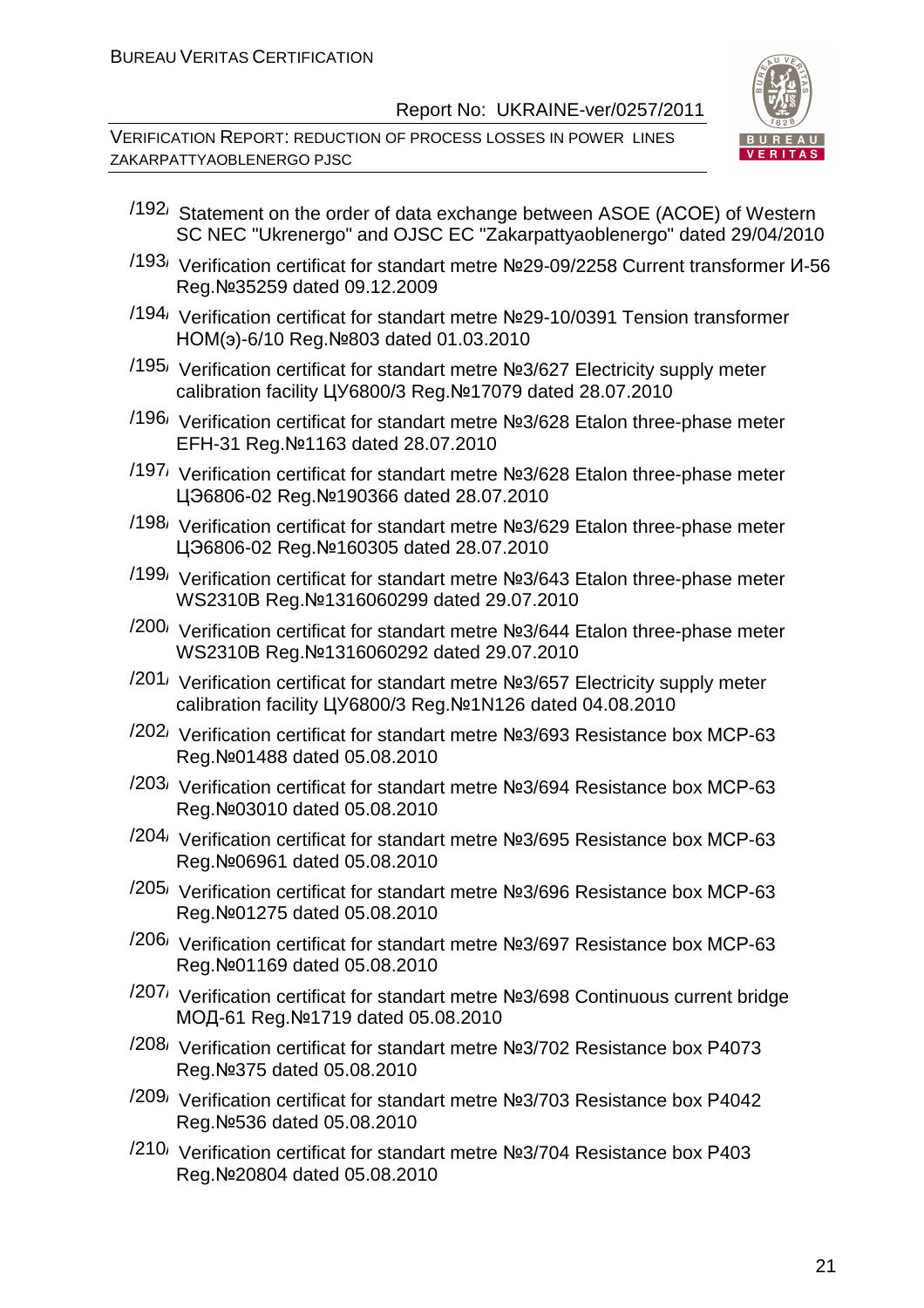

- /211/ Verification certificat for standart metre №3/705 Resistance box Р4047 Reg.№305 dated 05.08.2010
- /212/ Verification certificat for standart metre №3/706 Resistance box Р4047 Reg.№343 dated 05.08.2010
- /213/ Verification certificat for standart metre №3/706 Resistance box Р4057 Reg.№2421 dated 05.08.2010
- /214/ Verification certificat for standart metre №3/707 Resistance box Р4003 Reg.№2207 dated 05.08.2010
- /215/ Verification certificat for standart metre №3/708 Resistance box Р4041 Reg.№428 dated 05.08.2010
- /216/ Verification certificat for standart metre №3/710 Resistance box Р4002 Reg.№10959 dated 05.08.2010
- /217/ Verification certificat for standart metre №3/711 Wattmeter Д57 Reg.№21514 dated 06.08.2010
- /218/ Verification certificat for standart metre №3/712 Amperemeter Д57 Reg.№17063 dated 06.08.2010
- /219/ Verification certificat for standart metre №3/713 Сymometer Ф5043 Reg.№4195 dated 06.08.2010
- /220/ Verification certificat for standart metre №3/714 Current transformer УТТ-6 Reg.№3601 dated 06.08.2010
- /221/ Verification certificat for standart metre №3/715 Сymometer Д506 Reg.№109340 dated 06.08.2010
- /222/ Verification certificat for standart metre №3/716 Amvoltmeter Ц4311 Reg.№3042 dated 06.08.2010
- /223/ Verification certificat for standart metre №3/717 Voltmeter Д5103 Reg.№401 dated 09.08.2010
- /224/ Verification certificat for standart metre №3/718 Voltmeter Э513 Reg.№99131 dated 09.08.2010
- /225/ Verification certificat for standart metre №3/719 Amperemeter Д5100 Reg.№2679 dated 09.08.2010
- /226/ Verification certificat for standart metre №3/720 Wattmeter Д5105 Reg.№2411 dated 09.08.2010
- /227/ Verification certificat for standart metre №3/724 Millammeter Д50145 Reg.№5232 dated 10.08.2010
- /228/ Verification certificat for standart metre №3/725 Millammeter Д50144 Reg.№5463 dated 10.08.2010
- /229/ Verification certificat for standart metre №3/726 Millammeter Д50146 Reg.№5563 dated 10.08.2010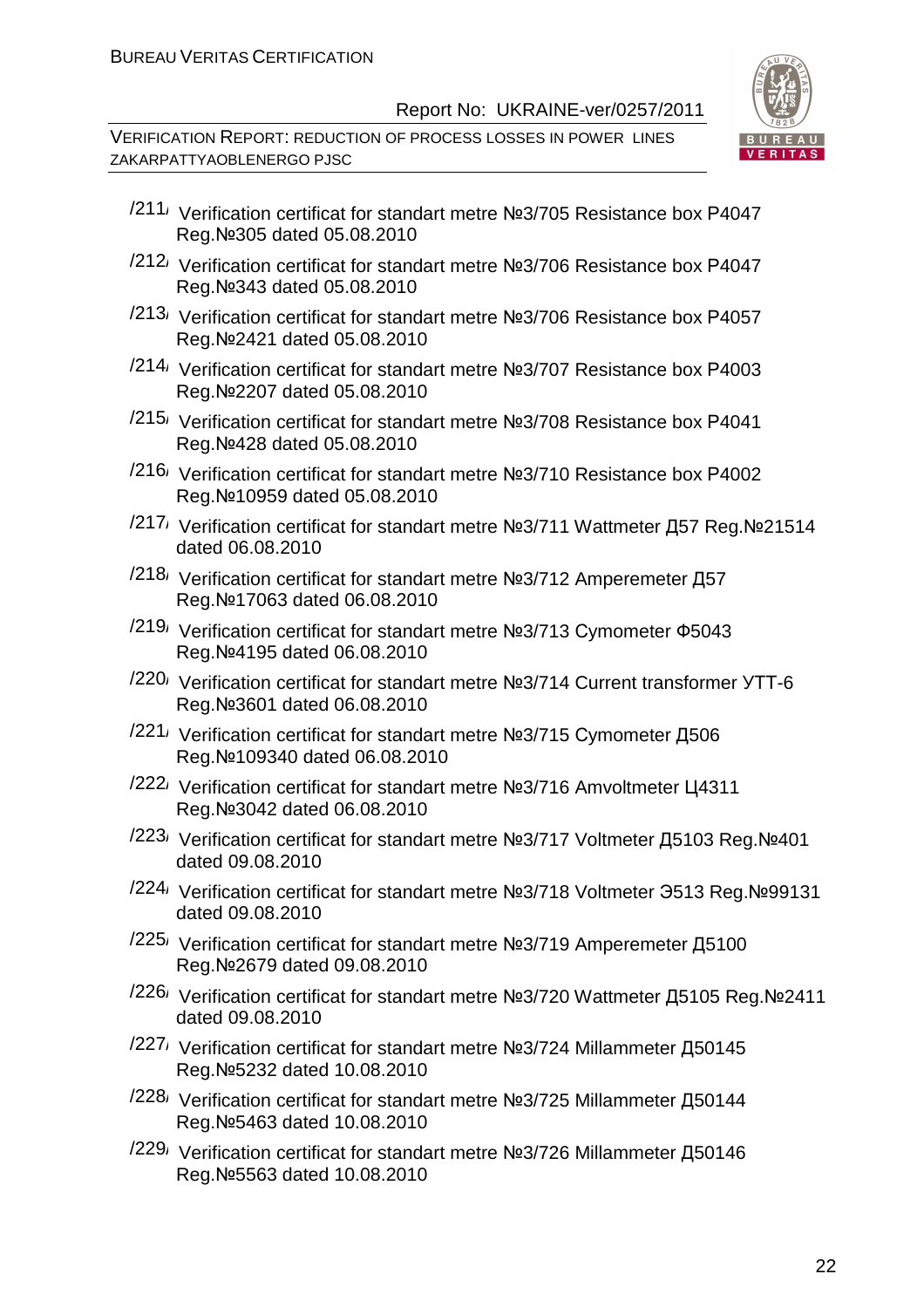

- /230/ Verification certificat for standart metre №3/727 Wattmeter Д5106 Reg.№2350 dated 10.08.2010
- /231/ Verification certificat for standart metre №3/728 Wattmeter Д5105 Reg.№2445 dated 10.08.2010
- /232/ Verification certificat for standart metre №3/729 Wattmeter Д5106 Reg.№356 dated 11.08.2010
- /233/ Verification certificat for standart metre №3/754 Wattmeter Д580 Reg.№5007 dated 18.08.2010
- /234/ Verification certificat for standart metre №3/755 Voltmeter Д50152 Reg.№5722 dated 18.08.2010
- /235/ Verification certificat for standart metre №3/756 Voltmeter Ц4311 Reg.№193 dated 18.08.2010
- /236/ Verification certificat for standart metre №3/757 Amperemeter Д5017 Reg.№50950 dated 18.08.2010
- /237/ Verification certificat for standart metre №3/758 Amperemeter Д566 Reg.№11177 dated 18.08.2010
- /238/ Verification certificat for standart metre №3/767 Microammeter М2005 Reg.№4270 dated 19.08.2010
- /239/ Verification certificat for standart metre №3/768 Voltammeter М2007 Reg.№9733 dated 19.08.2010
- /240/ Verification certificat for standart metre №3/775 Wattmeter Д5106 Reg.№2370 dated 25.08.2010
- /241/ Verification certificat for standart metre №3/777 Amperemeter Д553 Reg.№98193 dated 28.08.2010
- /242/ Verification certificat for standart metre №3/778 Amperemeter Д5017 Reg.№51093 dated 25.08.2010
- /243/ Verification certificat for standart metre №3/779 Сymometer Ф506М Reg.№5664 dated 25.08.2010
- /244/ Verification certificat for standart metre №3/780 Tension devider Р5/1 Reg.№1205 dated 25.08.2010
- /245/ Verification certificat for standart metre №3/781 Many-sided bypass Р6 Reg.№3069 dated 25.08.2010
- /246/ Verification certificat for standart metre №3/834 Voltmeter Д50151 Reg.№5837 dated 30.08.2010
- /247/ Verification certificat for standart metre №3/835 Voltmeter Д50102 Reg.№216 dated 30.08.2010
- /248/ Verification certificat for standart metre №3/836 Cymometer Ф5041 Reg.№16 dated 30.08.2010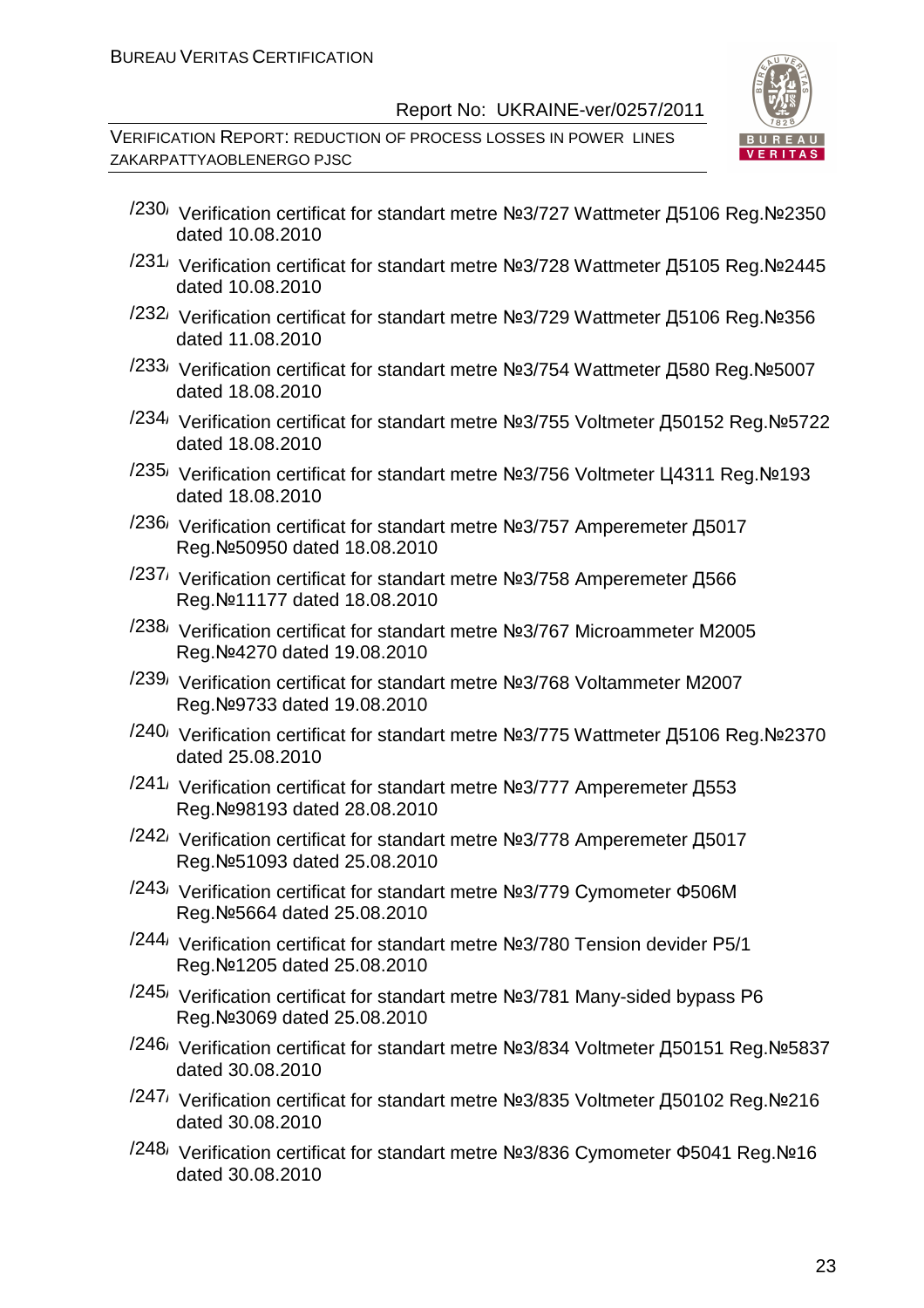

- /249/ Verification certificat for standart metre №3/837 Phasometer Д578 Reg.№862 dated 30.08.2010
- /250/ Verification certificate for measurement device №29-09/2160 Conductivity box Р5054/2 Reg.№513 dated 24.11.2009
- $/251/$  Verification certificate for measurement device Nº29-09/2161 Conductivity box Р5054/2 Reg.№541 dated 24.11.2009
- /252/ Verification certificate for measurement device №29-09/2178 Tension box МН-1200/100 Reg.№011 dated 25.11.2009
- /253/ Verification certificate for measurement device №29-09/2180 Conductivity box Р5054/1 Reg.№811 dated 25.11.2009
- $/254$ / Verification certificate for measurement device Nº29-10/0069 Conductivity box Р5054/1 Reg.№805 dated 20.01.2010
- /255/ Verification certificate for measurement device №3/1310 Current transformer Т-066 УЗ Reg.№245303, 432193, 567342 (3 units) dated 01.12.2010
- /256/ Verification certificate for measurement device №3/1311 Current transformer Т-066 УЗ Reg.№28319, 28069, 28109 (3 units) dated 01.12.2010
- /257/ Verification certificate for measurement device №3/1312 Current transformer ТВЛМ-10 Reg.№22113, 28191 (2 units) dated 01.12.2010
- /258/ Verification certificate for measurement device №3/1313 Current transformer ТВПМ-10 Reg.№55770, 50479 (2 units) dated 01.12.2010
- /259/ Verification certificate for measurement device №3/1314 Current transformer ТВМ-10 Reg.№44113, 41687 dated 01.12.2010
- /260/ Verification certificate for measurement device №3/1315 Tension transformer НАМИ-10 Reg.№6823 dated 01.12.2010
- /261/ Verification certificate for measurement device №3/355 Tension transformer ЗНОМ-35-6541 Reg.№1410145, 1410143, 1412116 (3 units) dated 07.05.2009
- /262/ Verification certificate for measurement device №3/378 Current transformer ТФЗМ-35 Reg.№19672, 19734 (2 units) dated 04.06.2008
- /263/ Verification certificate for measurement device №3/439 Electricity supply meter calibration facility У1134 Reg.№6623 dated 08.06.2010
- /264/ Verification certificate for measurement device №3/505 Current transformers И515М/1 Reg.№18120, 13263, 15892 (3 units) dated 14.07.2009
- /265/ Verification certificate for measurement device №3/506 Current transformers И515М/1 Reg.№012298, 11890, 01295 (3 units) dated 14.07.2009
- /266/ Verification certificate for measurement device №3/536 Electricity supply meter calibration facility У1134 Reg.№6642 dated 16.07.2010
- /267/ Verification certificate for measurement device №3/620 Wattmeter Д566/100 Reg.№14854 dated 28.07.2010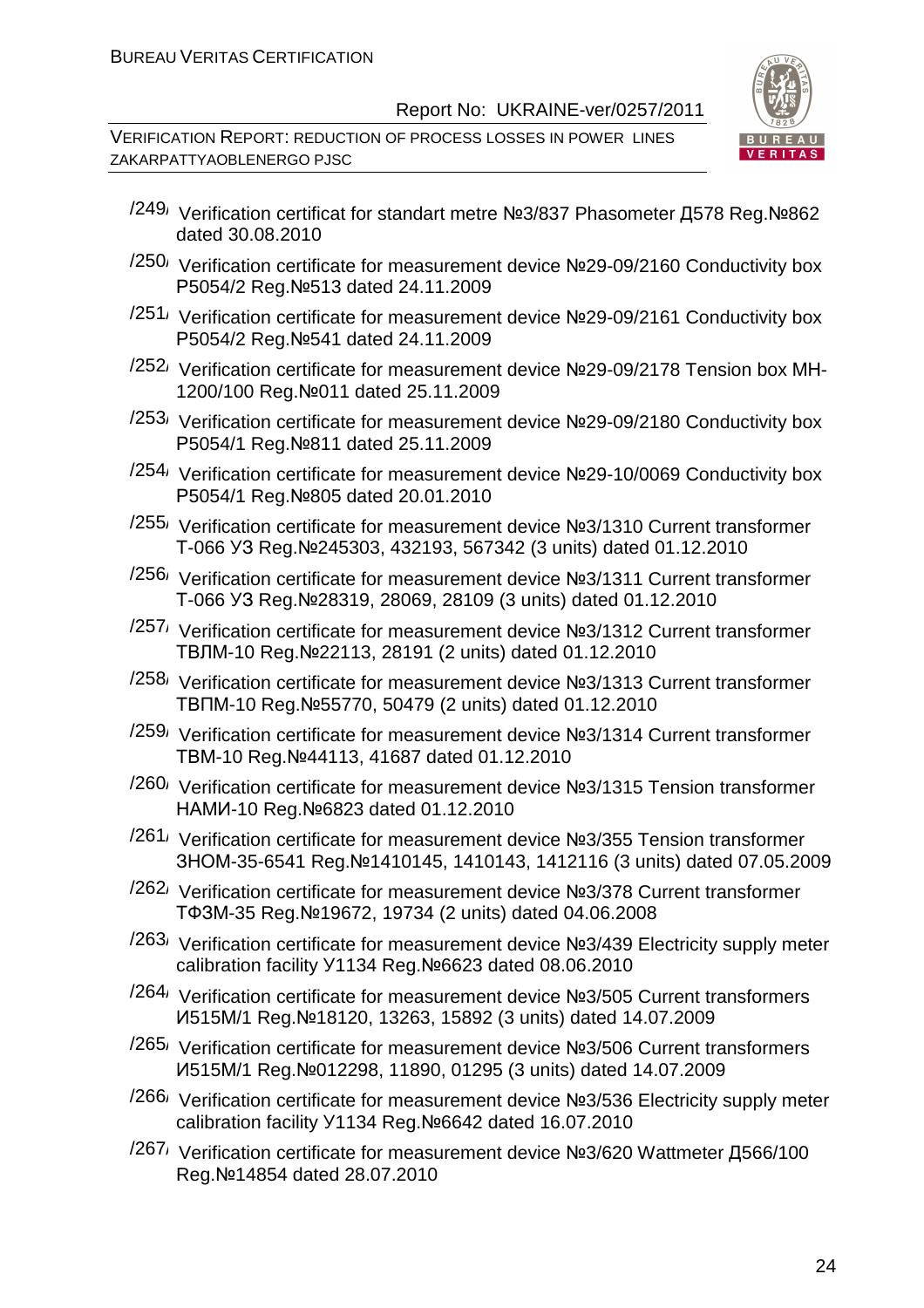

- /268/ Verification certificate for measurement device №3/621 Wattmeter Д566/100 Reg.№19873 dated 28.07.2010
- /269/ Verification certificate for measurement device №3/622 Wattmeter Д566/100 Reg.№54978 dated 28.07.2010
- /270/ Verification certificate for measurement device №3/623 Mechanical second counter СОС Reg.№5983, 3626 (2 units) dated 28.07.2010
- /271/ Verification certificate for measurement device №3/624 Mechanical second counter СОС Reg.№1379, 9380, 7993 (3 units) dated 28.07.2010
- /272/ Verification certificate for measurement device №3/625 Wattmeter Д539 Reg.№32617 dated 28.07.2010
- /273/ Verification certificate for measurement device №3/626 Wattmeter Д539 Reg.№65657, 56401, 7383 (3 units) dated 28.07.2010
- <sup>/274</sup>/ Verification certificate for measurement device №3/721 Wattmeter Д5068 Reg.№2173 dated 09.08.2010
- /275/ Verification certificate for measurement device №3/769 Combinated numerical device Щ4300 Reg.№0114 dated 19.08.2010
- /276/ Verification certificate for measurement device №3/778 Wattmeter Д5070 Reg.№2368 dated 25.08.2010
- /277/ Verification certificate for measurement device №3/782 Bypass 75ШСМ Reg.№221475 dated 25.08.2010
- /278/ Verification certificate for measurement device №3/821 Current transformer ТЛМ-10 Reg.№9959, 9262 dated 27.11.2008
- /279/ Verification certificate for measurement device №3/822 Tension transformer НТМ(і)-10 Reg.004 dated 27.11.2008
- /280/ Verification certificate for measurement device №3/823 Current transformer ТФЗМ-35 Reg.№19672, 19734 (2 units) dated 27.11.2008
- /281/ Verification certificate for measurement device №3/824 Current transformer ТПОФ-10 Reg.№106727, 106383, 101333 (3 units) dated 27.11.2008
- /282/ Verification certificate for measurement device №3/825 Current transformer ТПОФ-10 Reg.№106758, 101327, 106377 (3 units) dated 27.11.2008
- /283/ Verification certificate for measurement device №3/826 Current transformer ТПОФ-10 Reg.№106379, 101332, 106741 (3 units) dated 27.11.2008
- /284/ Verification certificate for measurement device №3/827 Current transformer ТЛМ-10 Reg.№1765 dated 27.11.2008
- /285/ Verification certificate for measurement device №3/828 Current transformer ТПЛМ-10 Reg.№5786 dated 27.11.2008
- /286/ Verification certificate for measurement device №3/834 Tension transformer НТМИ-10 Reg.№620514, 312 (2 units) dated 28.11.2008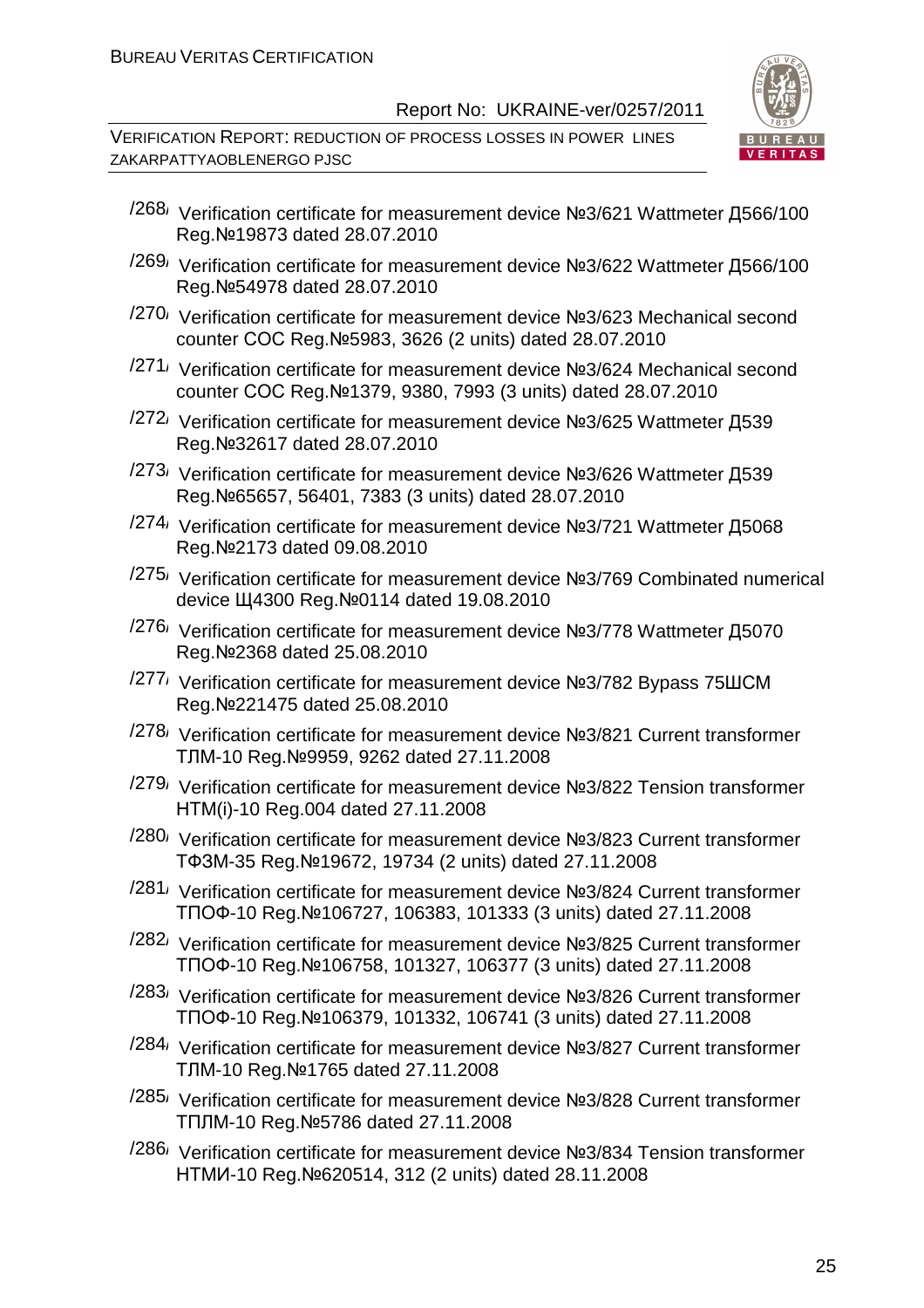VERIFICATION REPORT: REDUCTION OF PROCESS LOSSES IN POWER LINES ZAKARPATTYAOBLENERGO PJSC



- /287/ Verification certificate for measurement device №3/835 Current transformer ТФЗМ-110 Reg.№21422, 21409 (2 units) dated 28.11.2008
- /288/ Verification certificate for measurement device №3/836 Current transformer ТФЗМ-110 Reg.№19849, 18690 (2 units) dated 28.11.2008
- /289/ Verification certificate for measurement device №3/837 Tension transformer НКФ-110 Reg.№994040, 994088, 994090 (3 units) dated 28.11.2008
- /290/ Verification certificate for measurement device №3/838 Tension transformer НКФ-110 Reg.№995010, 995025, 995022 (3 units) dated 28.11.2008
- $/291/$  Volumes of supplementory activities on investment programm realization for 2003-2004

#### **Persons interviewed:**

List persons interviewed during the verification or persons that contributed with other information that are not included in the documents listed above.

- /1/ Kovach V. I. General Director
- /2/ Bilak O. O. Deputy General Director Technical Director
- /3/ Onysko O. I. Director of Economics and Finance
- /4/ Gabor O. M. Director of energydistribution
- $/5/$  Kovach S. V. Director of Investments and technical support of production
- /6/ Kisyuk V. S. Director of the safety Head of Department of Labor
- /7/ Habchak E. B. Director of Capital Construction
- /8/ Khokhlov V. B. Deputy Technical Director
- /9/ Slyvka J. Yu. Deputy Technical Director of High Voltage networks
- $/10/$  Stehnach N. V. Deputy Technical Director of Information Technology
- /11/ Talapko S. B. Deputy Director of OP PB Chief of PB
- Malosh I. M. Deputy Director energydistribution to work with
- /12/ household consumers - head of department on work with household consumers
- /13/ Gusak S. M. Deputy Director energydistribution and legal issues
- $/14/$  Popovych A. V. Deputy Director on technical issues of energydistribution
- /15/ Lesio I. P. Deputy Director of General Affairs Head of VMTP
- /16/ Rzhanov D. representative of CARBON MANAGEMENT COMPANY GMBH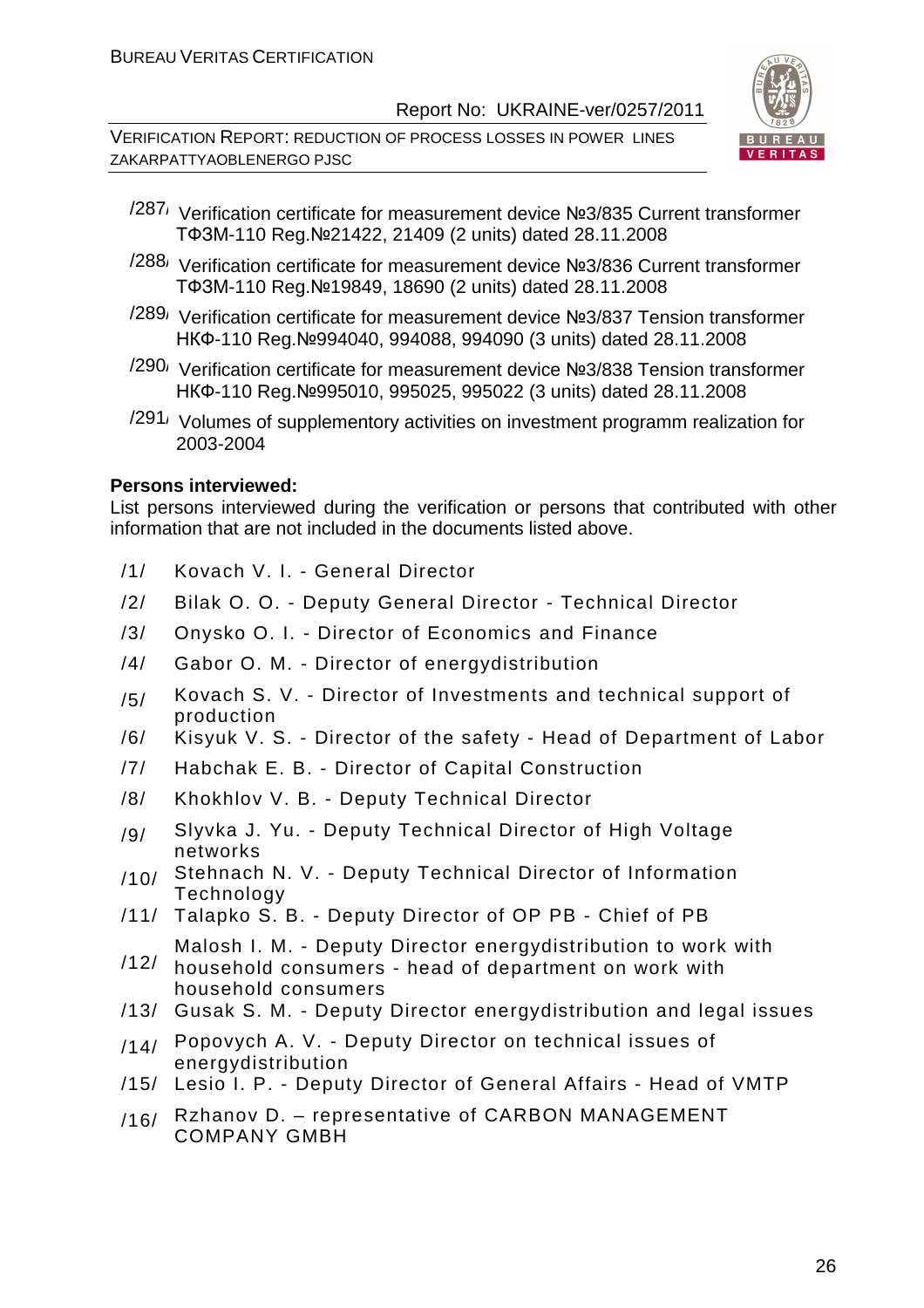VERIFICATION REPORT: REDUCTION OF PROCESS LOSSES IN POWER LINES ZAKARPATTYAOBLENERGO PJSC



#### APPENDIX A: COMPANY PROJECT VERIFICATION PROTOCOL **BUREAU VERITAS CERTIFICATION HOLDING SAS**

#### **VERIFICATION PROTOCOL**

**Check list for verification, according to the JOINT IMPLEMENTATION DETERMINATION AND VERIFICATION MANUAL (Version 01)** 

| <b>DVM</b>                    | <b>Check Item</b>                                                                                                                                                                                                                                                                | <b>Initial finding</b>                                                                                                                                                                                                                                                                                                                                                                                                                                                                                                                                                                                                                                | <b>Draft</b>      | <b>Final</b>      |
|-------------------------------|----------------------------------------------------------------------------------------------------------------------------------------------------------------------------------------------------------------------------------------------------------------------------------|-------------------------------------------------------------------------------------------------------------------------------------------------------------------------------------------------------------------------------------------------------------------------------------------------------------------------------------------------------------------------------------------------------------------------------------------------------------------------------------------------------------------------------------------------------------------------------------------------------------------------------------------------------|-------------------|-------------------|
| Paragraph                     |                                                                                                                                                                                                                                                                                  |                                                                                                                                                                                                                                                                                                                                                                                                                                                                                                                                                                                                                                                       | <b>Conclusion</b> | <b>Conclusion</b> |
|                               | <b>Project approvals by Parties involved</b>                                                                                                                                                                                                                                     |                                                                                                                                                                                                                                                                                                                                                                                                                                                                                                                                                                                                                                                       |                   |                   |
| 90                            | Has the DFPs of at least one Party involved,  <br>other than the host Party, issued a written<br>project approval when submitting the first<br>verification report to the secretariat for<br>publication in accordance with paragraph 38 of<br>the JI guidelines, at the latest? | The project has been approved by both Party involved.<br>Letter of Approval #3699/23/7 dated 21/12/2011<br>issued by State Environmental Investment Agency<br>of Ukraine. Letter of Approval J294-0485 issued<br>by Switzerland Federal Deprtment of the<br>Environment, Transport, Energy and Communicat<br>ions DETEC on 27/04/2012                                                                                                                                                                                                                                                                                                                 | OK.               | OK.               |
| 91                            | Are all the written project approvals by Parties<br>involved unconditional?                                                                                                                                                                                                      | All the written project approvals are unconditional                                                                                                                                                                                                                                                                                                                                                                                                                                                                                                                                                                                                   | OK                | OK                |
| <b>Project implementation</b> |                                                                                                                                                                                                                                                                                  |                                                                                                                                                                                                                                                                                                                                                                                                                                                                                                                                                                                                                                                       |                   |                   |
| 92                            | project been implemented in<br>Has the<br>accordance with the PDD regarding which the<br>determination has been deemed final and is so<br>listed on the UNFCCC JI website?                                                                                                       | CAR01<br>Please indicate correct date and valid version of PDD<br>through all the Monitoring Report<br>CAR02<br>The monitoring report indicates project implementation<br>status in the Table 1 in the section A.6. The determined PDD<br>doesn't contain list of proposed measures. Please provide in<br>the Monitoring Report reference to reliable and transparent<br>source of these data. Also please explain, if planned actions<br>for 2008-2011 years are different from implemented<br>measures.<br>CAR03<br>Please explain difference between ERU's calculation for<br>2011 indicated in the determined PDD and in the Monitoring<br>Report | CAR01<br>CAR02    | OK<br>OK          |
| 93                            | What is the status of operation of the project                                                                                                                                                                                                                                   | The project equipment is in operation during the monitoring                                                                                                                                                                                                                                                                                                                                                                                                                                                                                                                                                                                           | OK                | OK                |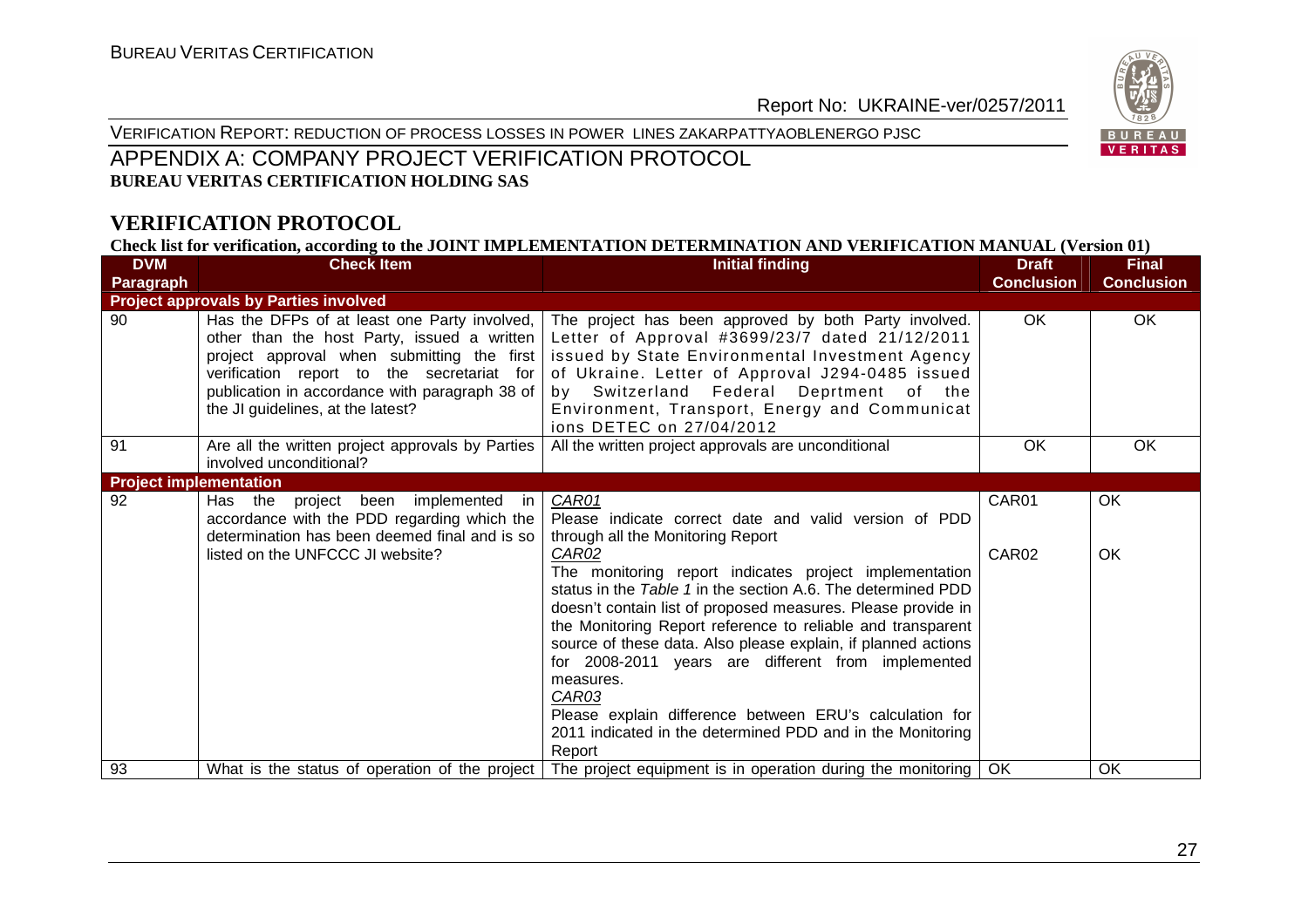

| VERIFICATION REPORT: REDUCTION OF PROCESS LOSSES IN POWER LINES ZAKARPATTYAOBLENERGO PJSC |  |
|-------------------------------------------------------------------------------------------|--|
|-------------------------------------------------------------------------------------------|--|

| <b>DVM</b><br>Paragraph | <b>Check Item</b>                                                                                                                                                                                                                                                                                                                                                    | <b>Initial finding</b>                                                                                                                                                                                                                                                | <b>Draft</b><br><b>Conclusion</b> | <b>Final</b><br><b>Conclusion</b> |
|-------------------------|----------------------------------------------------------------------------------------------------------------------------------------------------------------------------------------------------------------------------------------------------------------------------------------------------------------------------------------------------------------------|-----------------------------------------------------------------------------------------------------------------------------------------------------------------------------------------------------------------------------------------------------------------------|-----------------------------------|-----------------------------------|
|                         | during the monitoring period?                                                                                                                                                                                                                                                                                                                                        | period.                                                                                                                                                                                                                                                               |                                   |                                   |
|                         | <b>Compliance with monitoring plan</b>                                                                                                                                                                                                                                                                                                                               |                                                                                                                                                                                                                                                                       |                                   |                                   |
| 94                      | Did the monitoring occur in accordance with the<br>monitoring plan included in the PDD regarding<br>which the determination has been deemed final<br>and is so listed on the UNFCCC JI website?                                                                                                                                                                      | The monitoring has been occurred in accordance with the<br>monitoring plan provided in the PDD which the determination<br>has been deemed final and is available on the UNFCCC<br>website.                                                                            | OK                                | OK                                |
| 95(a)                   | For calculating the emission reductions or<br>enhancements of net removals, were key<br>factors, e.g. those listed in 23 (b) (i)-(vii) above,<br>influencing the baseline emissions or net<br>removals and the activity level of the project<br>and the emissions or removals as well as risks<br>associated with the project taken into account,<br>as appropriate? | Key factors influencing the baseline emissions and risks<br>associated with the project activity level have been taken into<br>account for emission reduction calculation.                                                                                            | <b>OK</b>                         | OK                                |
| 95(b)                   | Are data sources used for calculating emission<br>reductions or enhancements of net removals<br>clearly identified, reliable and transparent?                                                                                                                                                                                                                        | CAR04<br>Please provide to AIE next sources to prove calculations<br>reliability:<br>number of residential users<br>number of one- and three phase power meters<br>part of power meters with different quality class<br>part of electronic and induction power meters | CAR04                             | OK                                |
| 95(c)                   | Are emission factors, including default emission<br>factors, if used for calculating the emission<br>reductions or enhancements of net removals,<br>selected by carefully balancing accuracy and<br>reasonableness, and appropriately justified of<br>the choice?                                                                                                    | Emission factor for electric power transmission is used for<br>emission reduction calculation. Value of Emission factor is<br>accepted from year to year by National Environmental<br>Investment Agency Orders.                                                       | OK                                | OK                                |
| 95(d)                   | Is the calculation of emission reductions or<br>enhancements of net removals based on<br>conservative assumptions and the most<br>plausible scenarios in a transparent manner?                                                                                                                                                                                       | The calculation of emission reductions is based on<br>conservative assumptions and the most plausible scenarios<br>in a transparent manner.                                                                                                                           | <b>OK</b>                         | OK                                |
|                         | Applicable to JI SSC projects only                                                                                                                                                                                                                                                                                                                                   |                                                                                                                                                                                                                                                                       |                                   |                                   |
| 96                      | Is the relevant threshold to be classified as $JI$                                                                                                                                                                                                                                                                                                                   | Not applicable                                                                                                                                                                                                                                                        | <b>Not</b>                        | Not                               |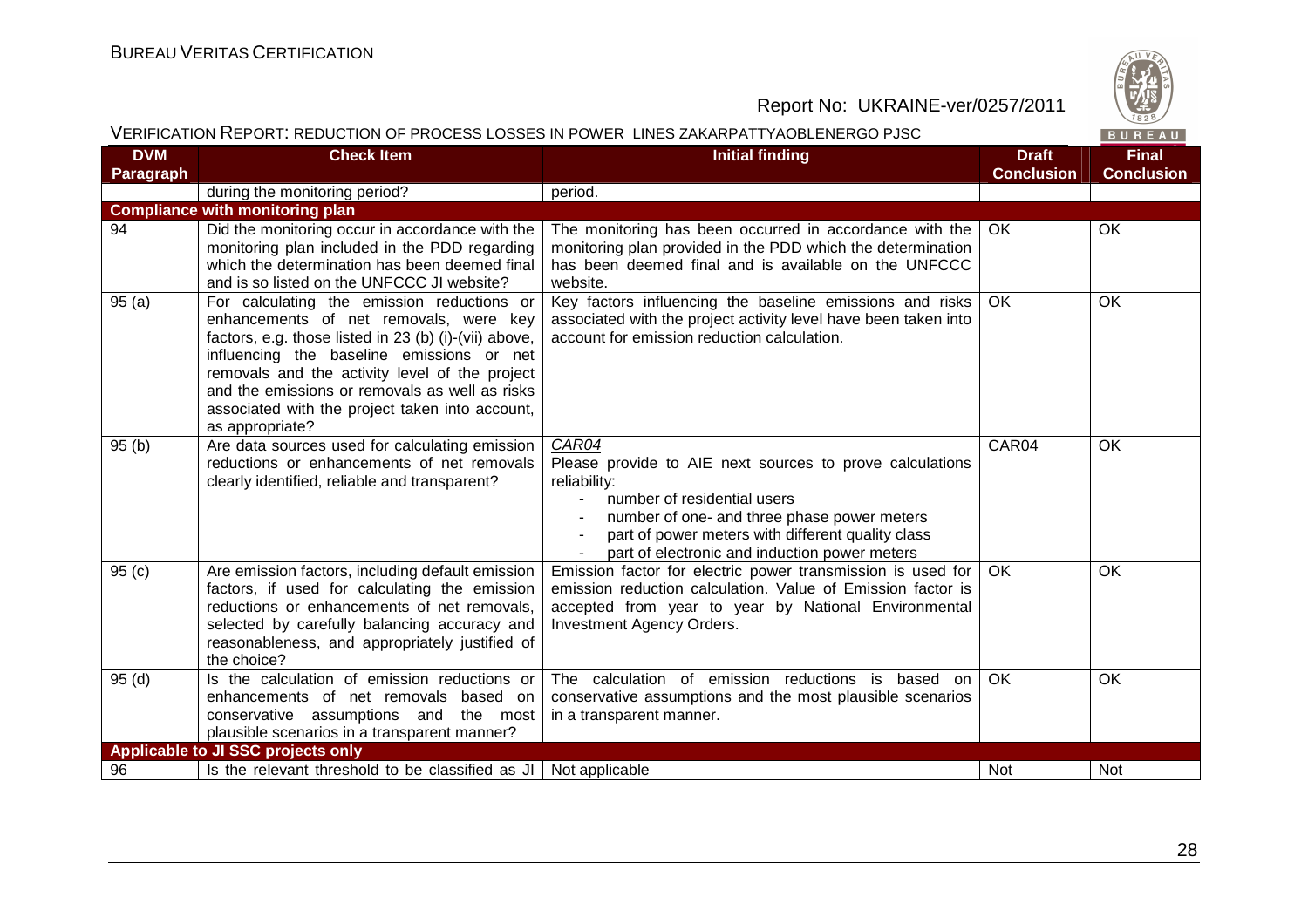

| VERIFICATION REPORT: REDUCTION OF PROCESS LOSSES IN POWER LINES ZAKARPATTYAOBLENERGO PJSC |                                                                                                                                                                                                                                                                                                                                                    |                                                                                                             |                                   | BUREAU                            |
|-------------------------------------------------------------------------------------------|----------------------------------------------------------------------------------------------------------------------------------------------------------------------------------------------------------------------------------------------------------------------------------------------------------------------------------------------------|-------------------------------------------------------------------------------------------------------------|-----------------------------------|-----------------------------------|
| <b>DVM</b><br><b>Paragraph</b>                                                            | <b>Check Item</b>                                                                                                                                                                                                                                                                                                                                  | <b>Initial finding</b>                                                                                      | <b>Draft</b><br><b>Conclusion</b> | <b>Final</b><br><b>Conclusion</b> |
|                                                                                           | SSC project not exceeded during the<br>monitoring period on an annual average basis?<br>If the threshold is exceeded, is the maximum<br>emission reduction level estimated in the PDD<br>for the JI SSC project or the bundle for the<br>monitoring period determined?                                                                             |                                                                                                             | applicable                        | applicable                        |
|                                                                                           | Applicable to bundled JI SSC projects only                                                                                                                                                                                                                                                                                                         |                                                                                                             |                                   |                                   |
| 97(a)                                                                                     | Has the composition of the bundle not changed<br>from that is stated in F-JI-SSCBUNDLE?                                                                                                                                                                                                                                                            | Not applicable                                                                                              | <b>Not</b><br>applicable          | <b>Not</b><br>applicable          |
| 97(b)                                                                                     | If the determination was conducted on the<br>basis of an overall monitoring plan, have the<br>project participants submitted a common<br>monitoring report?                                                                                                                                                                                        | Not applicable                                                                                              | <b>Not</b><br>applicable          | <b>Not</b><br>applicable          |
| 98                                                                                        | If the monitoring is based on a monitoring plan $\vert$<br>that provides for overlapping monitoring<br>periods, are the monitoring periods per<br>component of the project clearly specified in<br>the monitoring report?<br>Do the monitoring periods not overlap with<br>those for which verifications were already<br>deemed final in the past? | Not applicable                                                                                              | <b>Not</b><br>applicable          | <b>Not</b><br>applicable          |
|                                                                                           | <b>Revision of monitoring plan</b>                                                                                                                                                                                                                                                                                                                 |                                                                                                             |                                   |                                   |
|                                                                                           | Applicable only if monitoring plan is revised by project participant                                                                                                                                                                                                                                                                               |                                                                                                             |                                   |                                   |
| 99(a)                                                                                     | appropriate justification for the proposed<br>revision?                                                                                                                                                                                                                                                                                            | Did the project participants provide an The monitoring plan has not been revised by project<br>participants | Not<br>applicable                 | Not<br>applicable                 |
| 99(b)<br>Data management                                                                  | Does the proposed revision improve the<br>accuracy and/or applicability of information<br>collected compared to the original monitoring<br>plan without changing conformity with the<br>relevant rules and regulations for the<br>establishment of monitoring plans?                                                                               | Not applicable                                                                                              | <b>Not</b><br>applicable          | <b>Not</b><br>applicable          |
|                                                                                           |                                                                                                                                                                                                                                                                                                                                                    |                                                                                                             |                                   |                                   |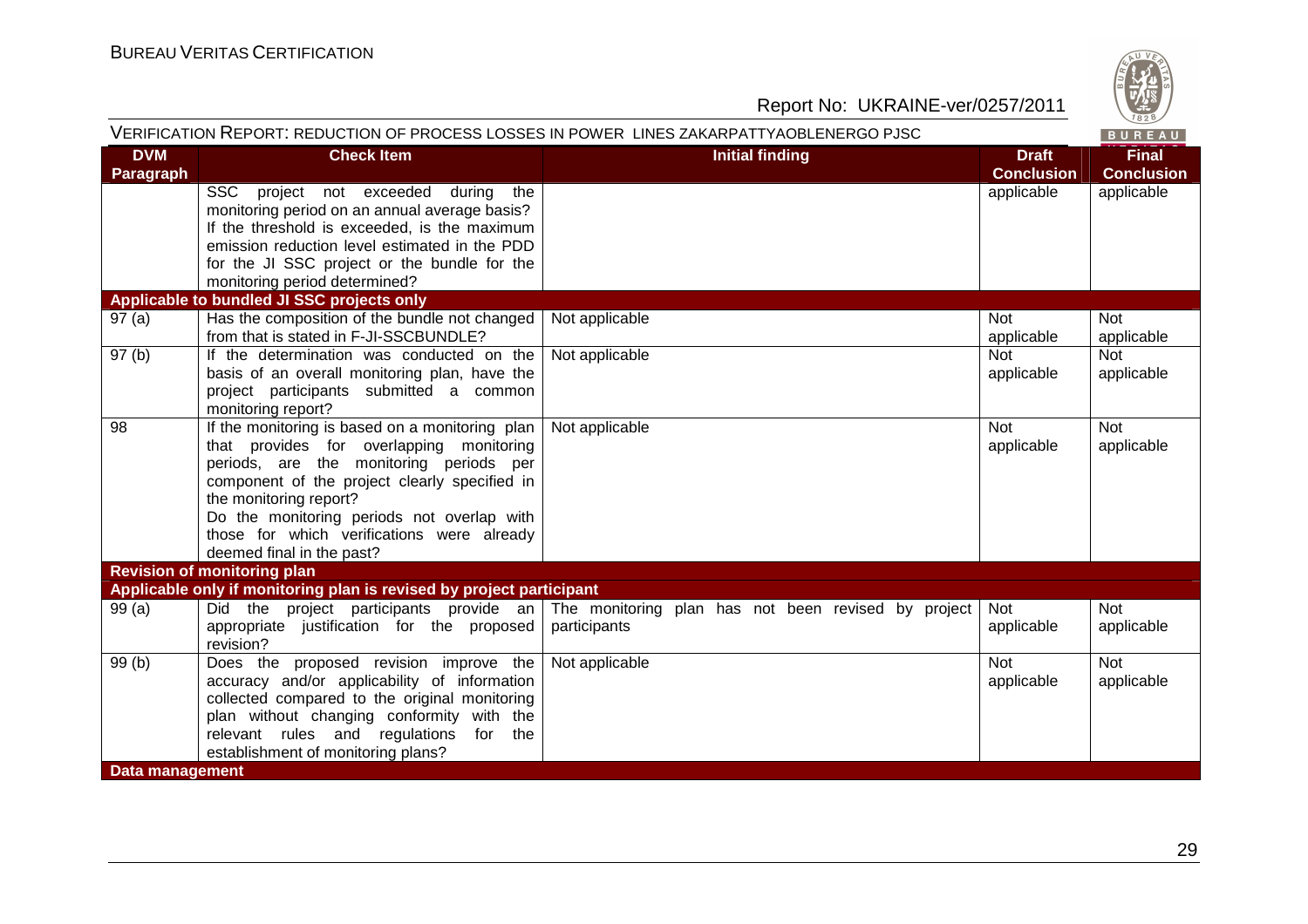

| VERIFICATION REPORT: REDUCTION OF PROCESS LOSSES IN POWER LINES ZAKARPATTYAOBLENERGO PJSC |                                                                                                                                                                      |                                                                                                                                                                                                                                                                                             |                                   | $\vee$ 829/<br>BUREAU             |
|-------------------------------------------------------------------------------------------|----------------------------------------------------------------------------------------------------------------------------------------------------------------------|---------------------------------------------------------------------------------------------------------------------------------------------------------------------------------------------------------------------------------------------------------------------------------------------|-----------------------------------|-----------------------------------|
| <b>DVM</b><br><b>Paragraph</b>                                                            | <b>Check Item</b>                                                                                                                                                    | <b>Initial finding</b>                                                                                                                                                                                                                                                                      | <b>Draft</b><br><b>Conclusion</b> | <b>Final</b><br><b>Conclusion</b> |
| 101(a)                                                                                    | Is the implementation of data collection<br>procedures in accordance with the monitoring<br>plan, including the quality control and quality<br>assurance procedures? | The implementation of data collection procedures are in<br>accordance with the monitoring plan contains in the<br>determined PDD.<br>CAR05<br>Please provide in the section C.1 transparent scheme of<br>data collection with indication of monitored parameters and<br>responsible persons | CAR05                             | <b>OK</b>                         |
| 101(b)                                                                                    | Is the function of the monitoring equipment,<br>including its calibration status, is in order?                                                                       | The function of monitoring equipment including its calibration<br>status is in order. Electric measuring equipment are<br>calibrated<br>by<br><b>State</b><br>Enterprise<br>"Zakarpattyaderzhstandartmetrologiya" under approved plan                                                       | OK                                | OK                                |
| 101(c)                                                                                    | Are the evidence and records used for the<br>monitoring maintained in a traceable manner?                                                                            | The evidences and records are used for the monitoring<br>maintained in a traceable manner.                                                                                                                                                                                                  | OK                                | OK                                |
| $101$ (d)                                                                                 | Is the data collection and management system<br>for the project in accordance with the<br>monitoring plan?                                                           | CAR06<br>Please indicate that the data monitored and required to<br>ERUs calculation will be kept two years after the last ERUs<br>transfer. Also please provide to AIE relevant order                                                                                                      | CAR06                             |                                   |
|                                                                                           | Verification regarding programs of activities (additional elements for assessment)                                                                                   |                                                                                                                                                                                                                                                                                             |                                   |                                   |
| 102                                                                                       | Is any JPA that has not been added to the JI<br>PoA not verified?                                                                                                    | Not applicable                                                                                                                                                                                                                                                                              | <b>Not</b><br>applicable          | <b>Not</b><br>applicable          |
| 103                                                                                       | Is the verification based on the monitoring<br>reports of all JPAs to be verified?                                                                                   | Not applicable                                                                                                                                                                                                                                                                              | <b>Not</b><br>applicable          | <b>Not</b><br>applicable          |
| 103                                                                                       | Does the verification ensure the accuracy and<br>conservativeness of the emission reductions or<br>enhancements of removals generated by each<br>JPA?                | Not applicable                                                                                                                                                                                                                                                                              | <b>Not</b><br>applicable          | <b>Not</b><br>applicable          |
| 104                                                                                       | Does the monitoring period not overlap with<br>previous monitoring periods?                                                                                          | Not applicable                                                                                                                                                                                                                                                                              | <b>Not</b><br>applicable          | <b>Not</b><br>applicable          |
| 105                                                                                       | If the AIE learns of an erroneously included<br>JPA, has the AIE informed the JISC of its<br>findings in writing?                                                    | Not applicable                                                                                                                                                                                                                                                                              | <b>Not</b><br>applicable          | <b>Not</b><br>applicable          |
|                                                                                           | Applicable to sample-based approach only                                                                                                                             |                                                                                                                                                                                                                                                                                             |                                   |                                   |
| 106                                                                                       | Does the sampling plan prepared by the AIE:                                                                                                                          | Not applicable                                                                                                                                                                                                                                                                              | <b>Not</b>                        | Not                               |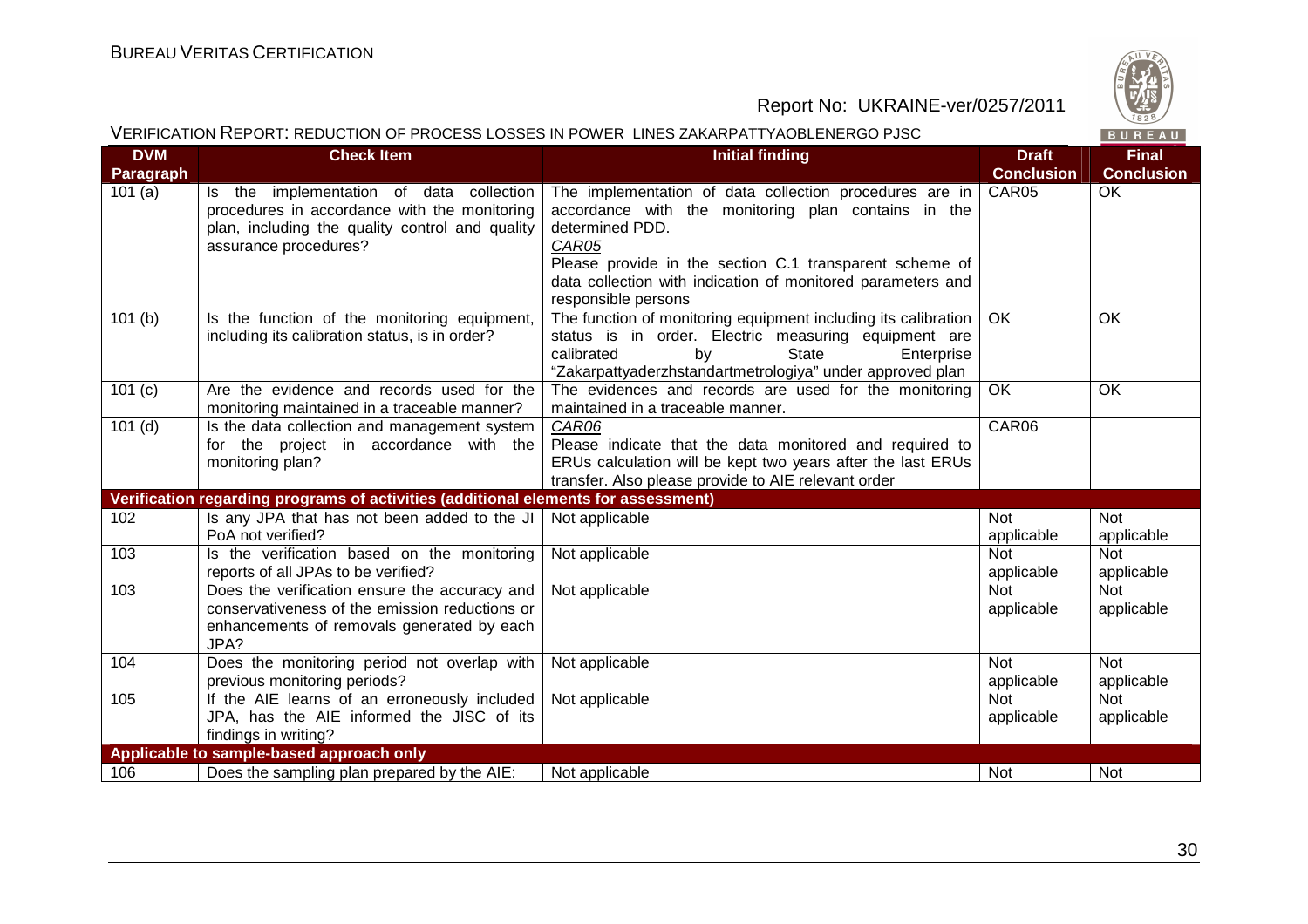

#### VERIFICATION REPORT: REDUCTION OF PROCESS LOSSES IN POWER LINES ZAKARPATTYAOBLENERGO PJSC

BUREAU

| <b>DVM</b> | <b>Check Item</b>                                                                                                                                                                                                                                                                                                                                                                                                                                                                                                                                                                                                                                                                                                                                                                                                            | <b>Initial finding</b> | <b>Draft</b>                    | <b>Final</b>                    |
|------------|------------------------------------------------------------------------------------------------------------------------------------------------------------------------------------------------------------------------------------------------------------------------------------------------------------------------------------------------------------------------------------------------------------------------------------------------------------------------------------------------------------------------------------------------------------------------------------------------------------------------------------------------------------------------------------------------------------------------------------------------------------------------------------------------------------------------------|------------------------|---------------------------------|---------------------------------|
| Paragraph  | (a) Describe its sample selection, taking into<br>account that:<br>(i) For each verification that uses a sample-<br>based approach, the sample selection shall<br>be sufficiently representative of the JPAs in<br>the JI PoA such extrapolation to all JPAs<br>identified for that verification is reasonable,<br>taking into account differences among the<br>characteristics of JPAs, such as:<br>- The types of JPAs;<br>- The complexity of the applicable<br>technologies and/or measures used;<br>- The geographical location of each JPA;<br>- The amounts of expected emission<br>reductions of the JPAs being verified;<br>- The number of JPAs for which emission<br>reductions are being verified;<br>- The length of monitoring periods of the<br>JPAs being verified; and<br>The samples selected for<br>prior |                        | <b>Conclusion</b><br>applicable | <b>Conclusion</b><br>applicable |
| 107        | verifications, if any?<br>Is the sampling plan ready for publication<br>through the secretariat along with the<br>verification<br>supporting<br>report<br>and<br>documentation?                                                                                                                                                                                                                                                                                                                                                                                                                                                                                                                                                                                                                                              | Not applicable         | <b>Not</b><br>applicable        | Not<br>applicable               |
| 108        | Has the AIE made site inspections of at least<br>the square root of the number of total JPAs,<br>rounded to the upper whole number? If the AIE<br>makes no site inspections or fewer site<br>inspections than the square root of the number<br>of total JPAs, rounded to the upper whole<br>number, then does the AIE provide a<br>reasonable explanation and justification?                                                                                                                                                                                                                                                                                                                                                                                                                                                 | Not applicable         | <b>Not</b><br>applicable        | <b>Not</b><br>applicable        |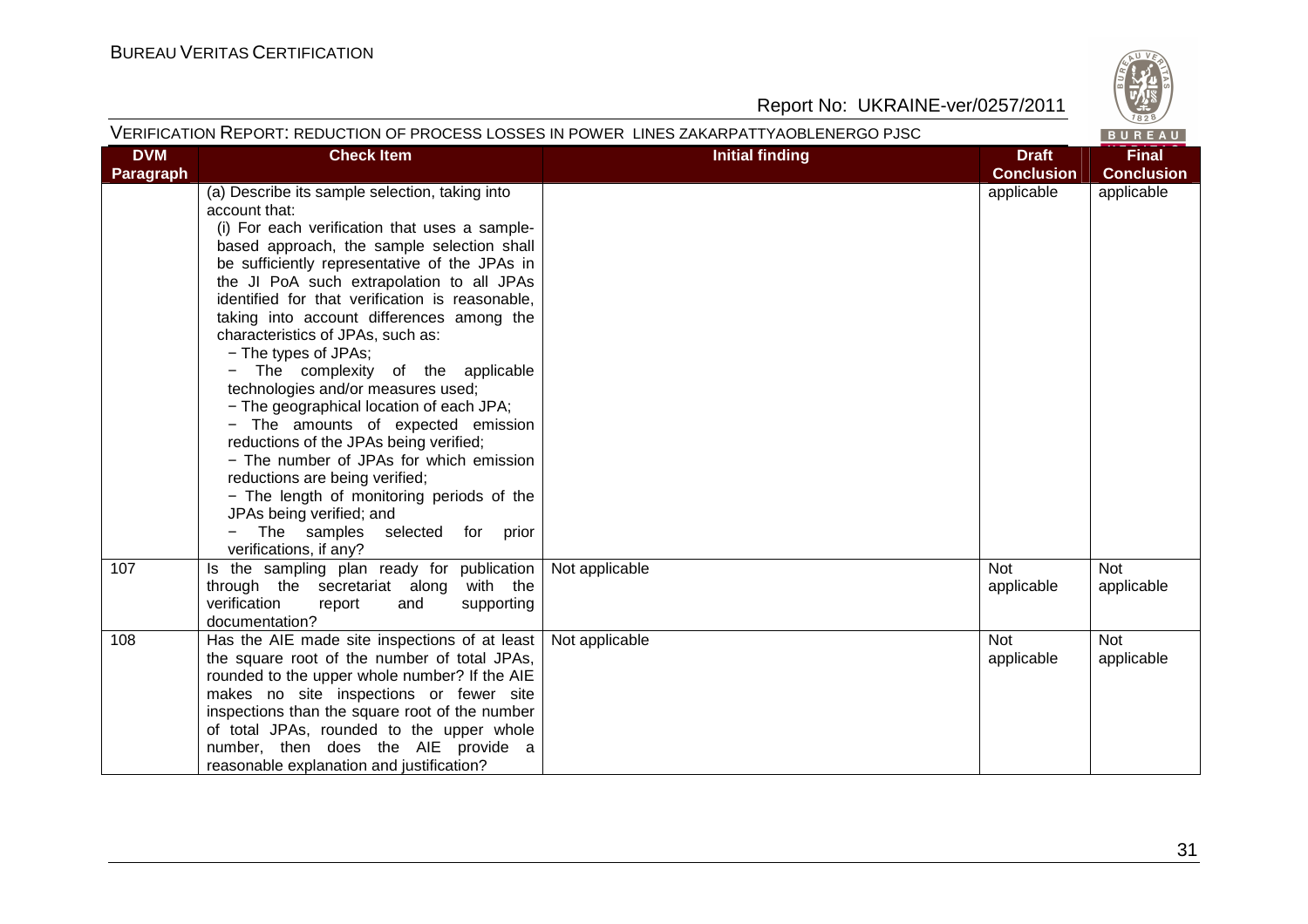

#### VERIFICATION REPORT: REDUCTION OF PROCESS LOSSES IN POWER LINES ZAKARPATTYAOBLENERGO PJSC

| <b>DVM</b><br><b>Paragraph</b> | <b>Check Item</b>                                                                                                                                                                                                   | Initial finding | <b>Draft</b><br><b>Conclusion</b> | <b>Final</b><br><b>Conclusion</b> |
|--------------------------------|---------------------------------------------------------------------------------------------------------------------------------------------------------------------------------------------------------------------|-----------------|-----------------------------------|-----------------------------------|
| 109                            | Is the sampling plan available for submission to   Not applicable<br>secretariat for the JISC.s ex ante<br>the<br>assessment? (Optional)                                                                            |                 | Not<br>applicable                 | <b>Not</b><br>applicable          |
| 110                            | If the AIE learns of a fraudulently included JPA,<br>a fraudulently monitored JPA or an inflated<br>number of emission reductions claimed in a JI<br>PoA, has the AIE informed the JISC of the<br>fraud in writing? | Not applicable  | Not<br>applicable                 | <b>Not</b><br>applicable          |

#### **Table 2 Resolution of Corrective Action and Clarification Requests**

| Draft report clarifications and corrective action<br>requests by validation team                                                                                                                                                                                                                                                                                                                    | Ref. to<br>checklist<br>question<br>in table 1 | Summary of project participant response                                                                                                                                                                                                                                                                                                                                                                      | Verification team conclusion                                                                                         |
|-----------------------------------------------------------------------------------------------------------------------------------------------------------------------------------------------------------------------------------------------------------------------------------------------------------------------------------------------------------------------------------------------------|------------------------------------------------|--------------------------------------------------------------------------------------------------------------------------------------------------------------------------------------------------------------------------------------------------------------------------------------------------------------------------------------------------------------------------------------------------------------|----------------------------------------------------------------------------------------------------------------------|
| CAR01<br>Please indicate correct date and valid version of PDD<br>through all the Monitoring Report                                                                                                                                                                                                                                                                                                 | 92                                             | of the<br>date<br>The<br>correct<br>and<br>version<br>determined PDD has been indicated throw all<br>Monitorina<br>Report<br>dated<br>version<br>2.0<br>20/04/2012                                                                                                                                                                                                                                           | The corrections of Monitoring Report<br>were provided by the<br>project<br>developer. The issue is closed            |
| CAR02<br>The monitoring report indicates project implementation<br>status in the Table 1 in the section A.6. The<br>determined PDD doesn't contain list of proposed<br>measures. Please provide in the Monitoring Report<br>reference to reliable and transparent source of these<br>data. Also please explain, if planned actions for 2008-<br>2011 years are different from implemented measures. | 92                                             | All information on project implementation was<br>provided from official and approved sources<br>such as Reports on investment programs<br>realization for relevant year. These Reports<br>have been sent to National<br>energetic<br>Regulatory Commission of Ukraine (NERC),<br>NJSC "Energy Company of Ukraine", Ministry<br>of Fuel and Power of Ukraine. Soft copies of<br>Reports were provided to AIE. | The information concerning in<br>Reports is in line with the ERUs<br>calculation Excel file. The issue is<br>closed. |